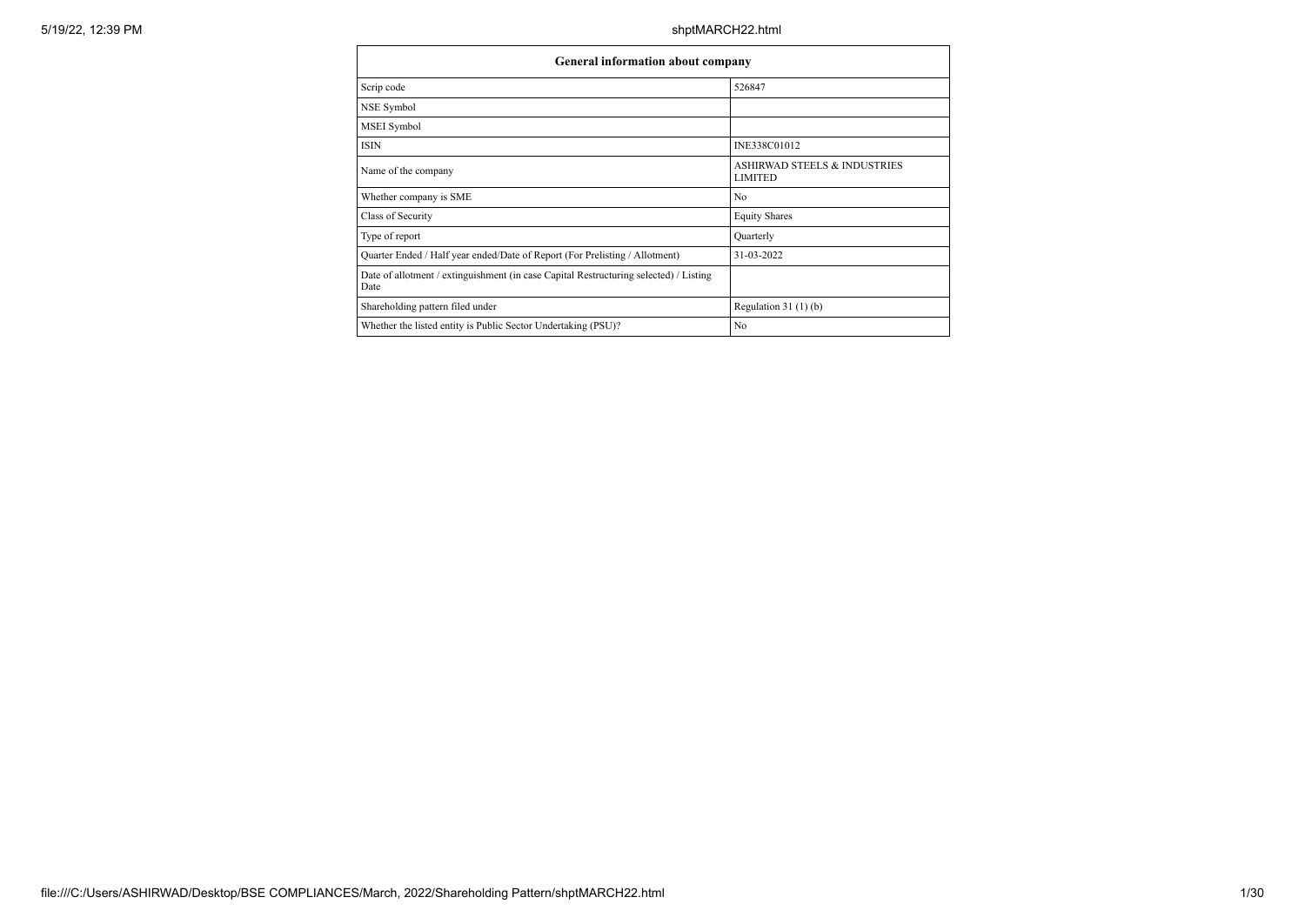|                | <b>Declaration</b>                                                                        |                |                                |                       |                             |  |  |  |  |  |  |  |
|----------------|-------------------------------------------------------------------------------------------|----------------|--------------------------------|-----------------------|-----------------------------|--|--|--|--|--|--|--|
| Sr.<br>No.     | Particular                                                                                | Yes/No         | Promoter and<br>Promoter Group | Public<br>shareholder | Non Promoter-<br>Non Public |  |  |  |  |  |  |  |
| 1              | Whether the Listed Entity has issued any partly paid up shares?                           | No             | N <sub>0</sub>                 | N <sub>0</sub>        | No                          |  |  |  |  |  |  |  |
| $\overline{2}$ | Whether the Listed Entity has issued any Convertible Securities<br>$\Omega$               | No             | N <sub>o</sub>                 | N <sub>0</sub>        | No                          |  |  |  |  |  |  |  |
| 3              | Whether the Listed Entity has issued any Warrants?                                        | No             | N <sub>o</sub>                 | N <sub>o</sub>        | No                          |  |  |  |  |  |  |  |
| $\overline{4}$ | Whether the Listed Entity has any shares against which<br>depository receipts are issued? | N <sub>0</sub> | N <sub>0</sub>                 | N <sub>0</sub>        | N <sub>0</sub>              |  |  |  |  |  |  |  |
| 5              | Whether the Listed Entity has any shares in locked-in?                                    | No             | N <sub>o</sub>                 | N <sub>o</sub>        | No                          |  |  |  |  |  |  |  |
| 6              | Whether any shares held by promoters are pledge or otherwise<br>encumbered?               | No.            | N <sub>o</sub>                 |                       |                             |  |  |  |  |  |  |  |
| $\overline{7}$ | Whether company has equity shares with differential voting<br>rights?                     | No             | N <sub>o</sub>                 | No                    | N <sub>o</sub>              |  |  |  |  |  |  |  |
| 8              | Whether the listed entity has any significant beneficial owner?                           | No.            |                                |                       |                             |  |  |  |  |  |  |  |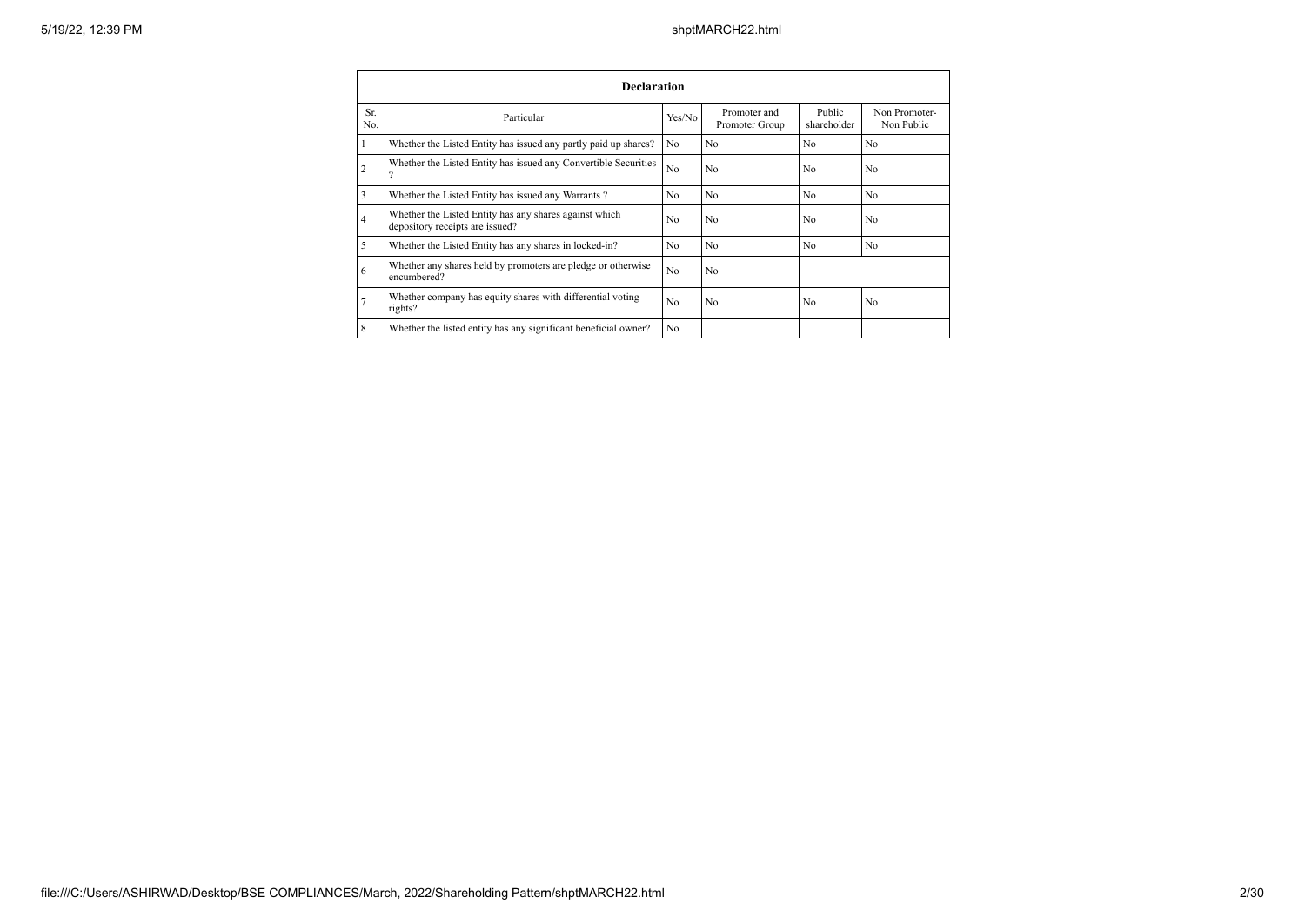|                   |                                                |              |                       |                             |                          |                                            | Table I - Summary Statement holding of specified securities                |                           |               |                                                                  |                                   |  |
|-------------------|------------------------------------------------|--------------|-----------------------|-----------------------------|--------------------------|--------------------------------------------|----------------------------------------------------------------------------|---------------------------|---------------|------------------------------------------------------------------|-----------------------------------|--|
|                   | Category                                       | Nos. Of      | No. of<br>fully paid  | No. Of<br>Partly<br>paid-up | No. Of<br>shares         | Total nos.<br>shares                       | Shareholding as a<br>% of total no. of                                     |                           |               | Number of Voting Rights held in each<br>class of securities (IX) |                                   |  |
| Category<br>$($ I | of<br>shareholder                              | shareholders | up equity             | equity                      | underlying<br>Depository | held (VII)<br>$= (IV) +$<br>$(V)$ + $(VI)$ | shares (calculated<br>as per SCRR,<br>1957) (VIII) As a<br>% of $(A+B+C2)$ | No of Voting (XIV) Rights |               |                                                                  | Total as a<br>$%$ of<br>$(A+B+C)$ |  |
|                   | (II)                                           | (III)        | shares<br>held $(IV)$ | shares<br>held<br>(V)       | Receipts<br>(VI)         |                                            |                                                                            | Class eg:<br>X            | Class<br>eg:y | Total                                                            |                                   |  |
| (A)               | Promoter<br>&<br>Promoter<br>Group             | 39           | 8446409               |                             |                          | 8446409                                    | 67.57                                                                      | 8446409                   |               | 8446409                                                          | 67.57                             |  |
| (B)               | Public                                         | 5595         | 4053591               |                             |                          | 4053591                                    | 32.43                                                                      | 4053591                   |               | 4053591                                                          | 32.43                             |  |
| (C)               | Non<br>Promoter-<br>Non Public                 |              |                       |                             |                          |                                            |                                                                            |                           |               |                                                                  |                                   |  |
| (C1)              | <b>Shares</b><br>underlying<br>DR <sub>s</sub> |              |                       |                             |                          |                                            |                                                                            |                           |               |                                                                  |                                   |  |
| (C2)              | Shares held<br>by<br>Employee<br><b>Trusts</b> |              |                       |                             |                          |                                            |                                                                            |                           |               |                                                                  |                                   |  |
|                   | Total                                          | 5634         | 12500000              |                             |                          | 12500000                                   | 100                                                                        | 12500000                  |               | 12500000 100                                                     |                                   |  |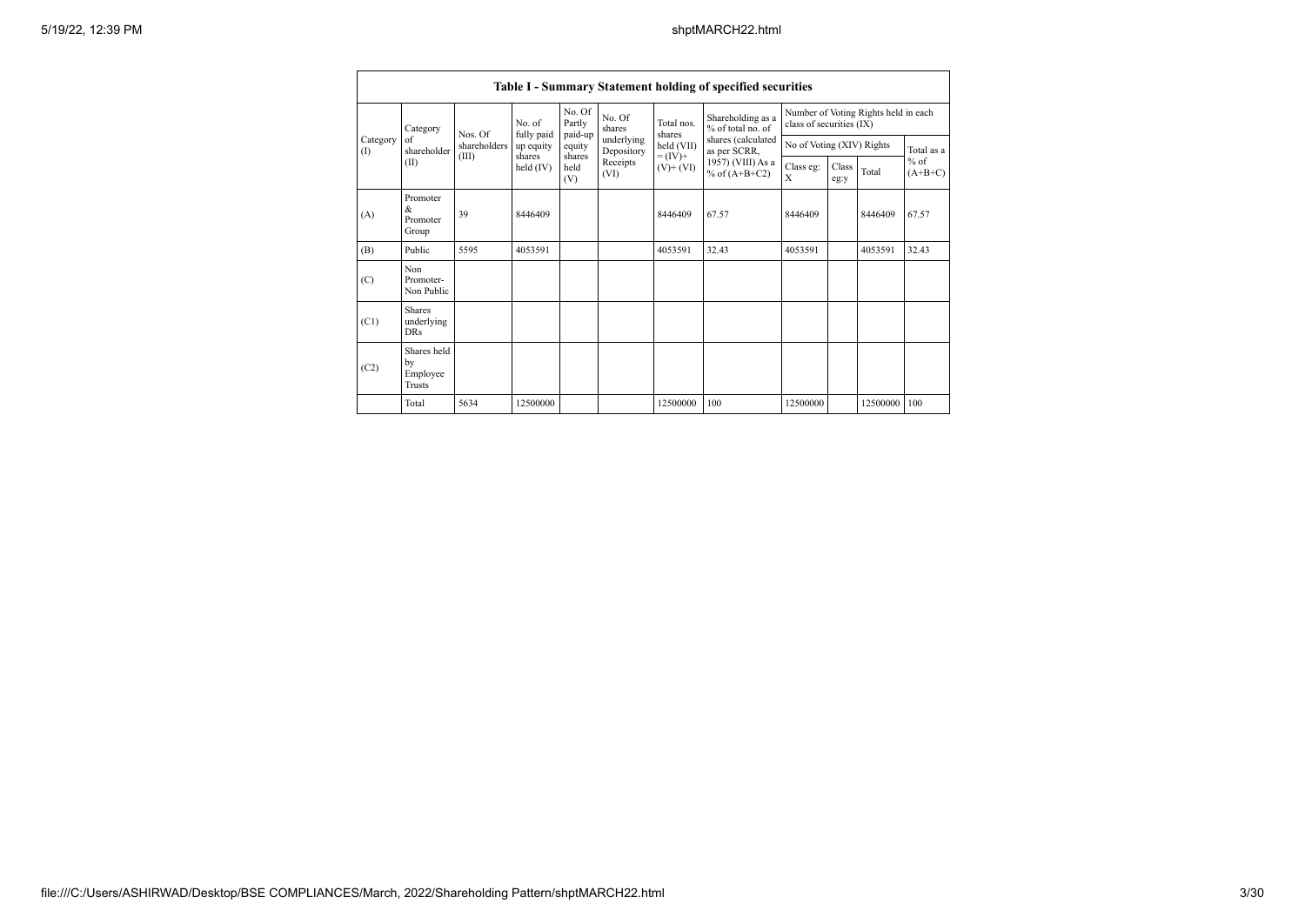|          |                                                |                                                      |                                       |                                                  | Table I - Summary Statement holding of specified securities                              |                                                                                    |                                                  |                                        |                                                                               |                                |                                       |
|----------|------------------------------------------------|------------------------------------------------------|---------------------------------------|--------------------------------------------------|------------------------------------------------------------------------------------------|------------------------------------------------------------------------------------|--------------------------------------------------|----------------------------------------|-------------------------------------------------------------------------------|--------------------------------|---------------------------------------|
| Category | Category<br>of<br>shareholder                  | No. Of<br><b>Shares</b><br>Underlying<br>Outstanding | No. of<br><b>Shares</b><br>Underlying |                                                  | No. Of Shares<br>Underlying<br>Outstanding<br>convertible                                | Shareholding, as a %<br>assuming full<br>conversion of<br>convertible securities ( |                                                  | Number of<br>Locked in<br>shares (XII) | Number of<br><b>Shares</b><br>pledged or<br>otherwise<br>encumbered<br>(XIII) |                                | Number of<br>equity shares<br>held in |
| (I)      | (II)                                           | convertible<br>securities<br>(X)                     | Outstanding<br>Warrants<br>$(X_i)$    | securities and<br>No. Of<br>Warrants (Xi)<br>(a) | as a percentage of<br>diluted share capital)<br>$(XI)=(VII)+(X) As a %$<br>of $(A+B+C2)$ | No.<br>(a)                                                                         | As a<br>$%$ of<br>total<br>Shares<br>held<br>(b) | No.<br>(a)                             | As a<br>$%$ of<br>total<br>Shares<br>held<br>(b)                              | dematerialized<br>form $(XIV)$ |                                       |
| (A)      | Promoter<br>&<br>Promoter<br>Group             |                                                      |                                       |                                                  | 67.57                                                                                    |                                                                                    |                                                  |                                        |                                                                               | 451839                         |                                       |
| (B)      | Public                                         |                                                      |                                       |                                                  | 32.43                                                                                    |                                                                                    |                                                  |                                        |                                                                               | 3713253                        |                                       |
| (C)      | Non<br>Promoter-<br>Non Public                 |                                                      |                                       |                                                  |                                                                                          |                                                                                    |                                                  |                                        |                                                                               |                                |                                       |
| (C1)     | <b>Shares</b><br>underlying<br><b>DRs</b>      |                                                      |                                       |                                                  |                                                                                          |                                                                                    |                                                  |                                        |                                                                               |                                |                                       |
| (C2)     | Shares held<br>by<br>Employee<br><b>Trusts</b> |                                                      |                                       |                                                  |                                                                                          |                                                                                    |                                                  |                                        |                                                                               |                                |                                       |
|          | Total                                          |                                                      |                                       |                                                  | 100                                                                                      |                                                                                    |                                                  |                                        |                                                                               | 4165092                        |                                       |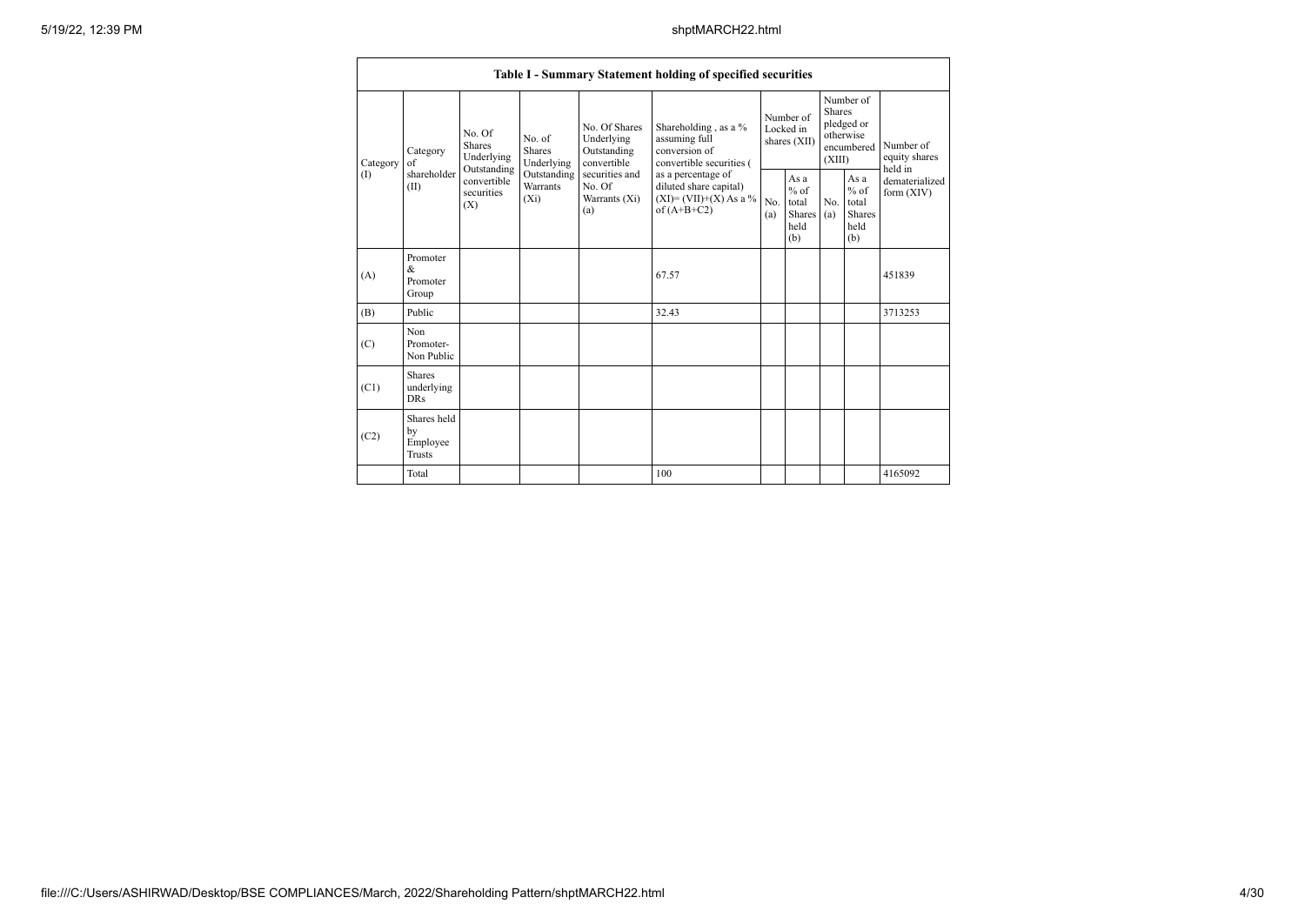|                                                                                                |                                                                                                                     |                         | No. of                  | No.<br>Of<br>Partly             | No. Of                             | Total nos.                  | Shareholding<br>as a % of<br>total no. of | class of securities (IX)  |               | Number of Voting Rights held in each |                           |
|------------------------------------------------------------------------------------------------|---------------------------------------------------------------------------------------------------------------------|-------------------------|-------------------------|---------------------------------|------------------------------------|-----------------------------|-------------------------------------------|---------------------------|---------------|--------------------------------------|---------------------------|
| Sr.                                                                                            | Category &<br>Name of the                                                                                           | Nos. Of<br>shareholders | fully paid<br>up equity | paid-<br>up                     | shares<br>underlying<br>Depository | shares<br>held<br>$(VII) =$ | shares<br>(calculated as<br>per SCRR,     | No of Voting (XIV) Rights |               |                                      | Total<br>as a %<br>of     |
|                                                                                                | Shareholders (I)                                                                                                    | (III)                   | shares<br>held $(IV)$   | equity<br>shares<br>held<br>(V) | Receipts<br>(VI)                   | $(IV)+$<br>$(V)+(VI)$       | 1957) (VIII)<br>As a % of<br>$(A+B+C2)$   | Class eg:<br>X            | Class<br>eg:y | Total                                | Total<br>Voting<br>rights |
| А                                                                                              | Table II - Statement showing shareholding pattern of the Promoter and Promoter Group                                |                         |                         |                                 |                                    |                             |                                           |                           |               |                                      |                           |
| (1)                                                                                            | Indian                                                                                                              |                         |                         |                                 |                                    |                             |                                           |                           |               |                                      |                           |
| (a)                                                                                            | Individuals/Hindu<br>undivided Family                                                                               | 25                      | 495275                  |                                 |                                    | 495275                      | 3.96                                      | 495275                    |               | 495275                               | 3.96                      |
| (d)                                                                                            | Any Other<br>(specify)                                                                                              | 14                      | 7951134                 |                                 |                                    | 7951134                     | 63.61                                     | 7951134                   |               | 7951134                              | 63.61                     |
| Sub-Total<br>(A)(1)                                                                            |                                                                                                                     | 39                      | 8446409                 |                                 |                                    | 8446409                     | 67.57                                     | 8446409                   |               | 8446409                              | 67.57                     |
| (2)                                                                                            | Foreign                                                                                                             |                         |                         |                                 |                                    |                             |                                           |                           |               |                                      |                           |
| Total<br>Shareholding<br>of Promoter<br>and<br>Promoter<br>Group $(A)=$<br>$(A)(1)+(A)$<br>(2) |                                                                                                                     | 39                      | 8446409                 |                                 |                                    | 8446409                     | 67.57                                     | 8446409                   |               | 8446409                              | 67.57                     |
| B                                                                                              | Table III - Statement showing shareholding pattern of the Public shareholder                                        |                         |                         |                                 |                                    |                             |                                           |                           |               |                                      |                           |
| (1)                                                                                            | Institutions                                                                                                        |                         |                         |                                 |                                    |                             |                                           |                           |               |                                      |                           |
| (a)                                                                                            | Mutual Funds                                                                                                        | 1                       | 8700                    |                                 |                                    | 8700                        | 0.07                                      | 8700                      |               | 8700                                 | 0.07                      |
| Sub-Total<br>(B)(1)                                                                            |                                                                                                                     | $\mathbf{1}$            | 8700                    |                                 |                                    | 8700                        | 0.07                                      | 8700                      |               | 8700                                 | 0.07                      |
| (3)                                                                                            | Non-institutions                                                                                                    |                         |                         |                                 |                                    |                             |                                           |                           |               |                                      |                           |
| (a(i))                                                                                         | Individuals -<br>i.Individual<br>shareholders<br>holding nominal<br>share capital up<br>to Rs. 2 lakhs.             | 5493                    | 1264967                 |                                 |                                    | 1264967                     | 10.12                                     | 1264967                   |               | 1264967                              | 10.12                     |
| (a(ii))                                                                                        | Individuals - ii.<br>Individual<br>shareholders<br>holding nominal<br>share capital in<br>excess of Rs. 2<br>lakhs. | 23                      | 1122718                 |                                 |                                    | 1122718                     | 8.98                                      | 1122718                   |               | 1122718                              | 8.98                      |
| (e)                                                                                            | Any Other<br>(specify)                                                                                              | 78                      | 1657206                 |                                 |                                    | 1657206                     | 13.26                                     | 1657206                   |               | 1657206                              | 13.26                     |
| Sub-Total<br>(B)(3)                                                                            |                                                                                                                     | 5594                    | 4044891                 |                                 |                                    | 4044891                     | 32.36                                     | 4044891                   |               | 4044891                              | 32.36                     |
| <b>Total Public</b><br>Shareholding<br>$(B)=(B)(1)+$<br>$(B)(2)+(B)$<br>(3)                    |                                                                                                                     | 5595                    | 4053591                 |                                 |                                    | 4053591                     | 32.43                                     | 4053591                   |               | 4053591                              | 32.43                     |
| Ċ                                                                                              | Table IV - Statement showing shareholding pattern of the Non Promoter- Non Public shareholder                       |                         |                         |                                 |                                    |                             |                                           |                           |               |                                      |                           |
| Total (                                                                                        |                                                                                                                     | 5634                    | 12500000                |                                 |                                    | 12500000 100                |                                           | 12500000                  |               | 12500000 100                         |                           |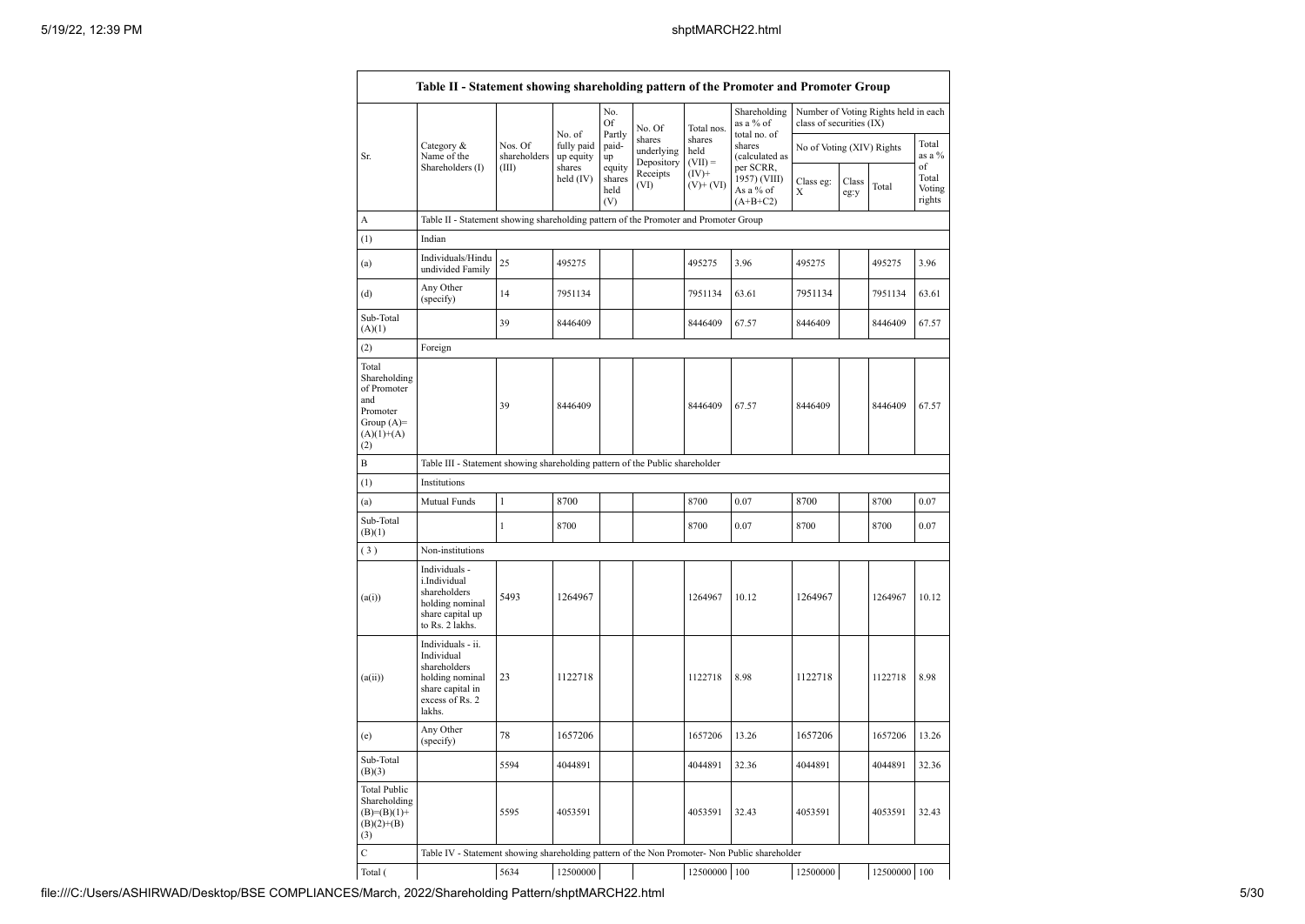| $A+B+C2$           |      |          |  |          |     |          |          |     |  |
|--------------------|------|----------|--|----------|-----|----------|----------|-----|--|
| Total<br>$(A+B+C)$ | 5634 | 12500000 |  | 12500000 | 100 | 12500000 | 12500000 | 100 |  |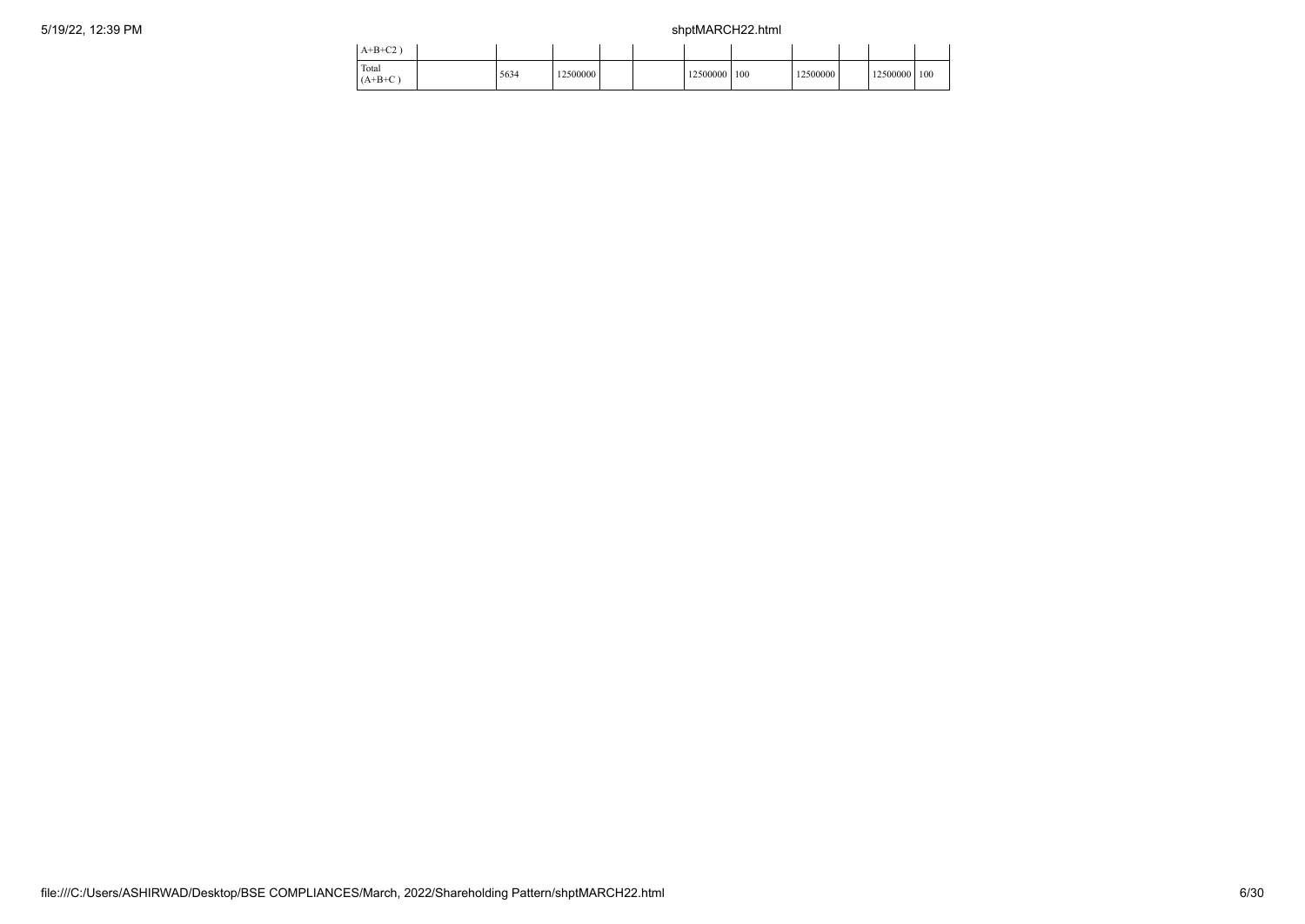|                                                                                         | No. Of<br>Shares                                              | No. of<br><b>Shares</b>                          | No. Of Shares<br>Underlying<br>Outstanding                      | Shareholding, as a %<br>assuming full<br>conversion of                                                               |            | Number of<br>Locked in<br>shares (XII)                 |     | Number of Shares<br>pledged or<br>otherwise<br>encumbered (XIII) | Number of<br>equity shares<br>held in<br>dematerialized<br>form (XIV) |  |
|-----------------------------------------------------------------------------------------|---------------------------------------------------------------|--------------------------------------------------|-----------------------------------------------------------------|----------------------------------------------------------------------------------------------------------------------|------------|--------------------------------------------------------|-----|------------------------------------------------------------------|-----------------------------------------------------------------------|--|
| Sr.                                                                                     | Underlying<br>Outstanding<br>convertible<br>securities<br>(X) | Underlying<br>Outstanding<br>Warrants<br>$(X_i)$ | convertible<br>securities and<br>No. Of<br>Warrants (Xi)<br>(a) | convertible securities (<br>as a percentage of<br>diluted share capital)<br>$(XI)=(VII)+(X) As a$<br>% of $(A+B+C2)$ | No.<br>(a) | As a<br>$%$ of<br>total<br>Shares $(a)$<br>held<br>(b) | No. | As a % of total<br>Shares held<br>(b)                            |                                                                       |  |
| A                                                                                       |                                                               |                                                  |                                                                 | Table II - Statement showing shareholding pattern of the Promoter and Promoter Group                                 |            |                                                        |     |                                                                  |                                                                       |  |
| (1)                                                                                     | Indian                                                        |                                                  |                                                                 |                                                                                                                      |            |                                                        |     |                                                                  |                                                                       |  |
| (a)                                                                                     |                                                               |                                                  |                                                                 | 3.96                                                                                                                 |            |                                                        |     |                                                                  | 451775                                                                |  |
| (d)                                                                                     |                                                               |                                                  |                                                                 | 63.61                                                                                                                |            |                                                        |     |                                                                  | 64                                                                    |  |
| Sub-Total (A)<br>(1)                                                                    |                                                               |                                                  |                                                                 | 67.57                                                                                                                |            |                                                        |     |                                                                  | 451839                                                                |  |
| (2)                                                                                     | Foreign                                                       |                                                  |                                                                 |                                                                                                                      |            |                                                        |     |                                                                  |                                                                       |  |
| Total<br>Shareholding<br>of Promoter<br>and Promoter<br>Group $(A)=$<br>$(A)(1)+(A)(2)$ |                                                               |                                                  |                                                                 | 67.57                                                                                                                |            |                                                        |     |                                                                  | 451839                                                                |  |
| B                                                                                       |                                                               |                                                  |                                                                 | Table III - Statement showing shareholding pattern of the Public shareholder                                         |            |                                                        |     |                                                                  |                                                                       |  |
| (1)                                                                                     | Institutions                                                  |                                                  |                                                                 |                                                                                                                      |            |                                                        |     |                                                                  |                                                                       |  |
| (a)                                                                                     |                                                               |                                                  |                                                                 | 0.07                                                                                                                 |            |                                                        |     |                                                                  | $\boldsymbol{0}$                                                      |  |
| Sub-Total (B)<br>(1)                                                                    |                                                               |                                                  |                                                                 | 0.07                                                                                                                 |            |                                                        |     |                                                                  | $\overline{0}$                                                        |  |
| (3)                                                                                     | Non-institutions                                              |                                                  |                                                                 |                                                                                                                      |            |                                                        |     |                                                                  |                                                                       |  |
| (a(i))                                                                                  |                                                               |                                                  |                                                                 | 10.12                                                                                                                |            |                                                        |     |                                                                  | 1035329                                                               |  |
| (a(ii))                                                                                 |                                                               |                                                  |                                                                 | 8.98                                                                                                                 |            |                                                        |     |                                                                  | 1122718                                                               |  |
| (e)                                                                                     |                                                               |                                                  |                                                                 | 13.26                                                                                                                |            |                                                        |     |                                                                  | 1555206                                                               |  |
| Sub-Total (B)<br>(3)                                                                    |                                                               |                                                  |                                                                 | 32.36                                                                                                                |            |                                                        |     |                                                                  | 3713253                                                               |  |
| <b>Total Public</b><br>Shareholding<br>$(B)=(B)(1)+$<br>$(B)(2)+(B)(3)$                 |                                                               |                                                  |                                                                 | 32.43                                                                                                                |            |                                                        |     |                                                                  | 3713253                                                               |  |
| $\mathbf C$                                                                             |                                                               |                                                  |                                                                 | Table IV - Statement showing shareholding pattern of the Non Promoter- Non Public shareholder                        |            |                                                        |     |                                                                  |                                                                       |  |
| Total (<br>$\mathrm{A} \text{+} \mathrm{B} \text{+} \mathrm{C2}$ )                      |                                                               |                                                  |                                                                 | 100                                                                                                                  |            |                                                        |     |                                                                  | 4165092                                                               |  |
| Total<br>$(A+B+C)$                                                                      |                                                               |                                                  |                                                                 | 100                                                                                                                  |            |                                                        |     |                                                                  | 4165092                                                               |  |
|                                                                                         |                                                               |                                                  |                                                                 | Disclosure of notes in case of promoter holiding in dematerialsed form is less than 100 percentage                   |            |                                                        |     | Textual<br>Information $(1)$                                     |                                                                       |  |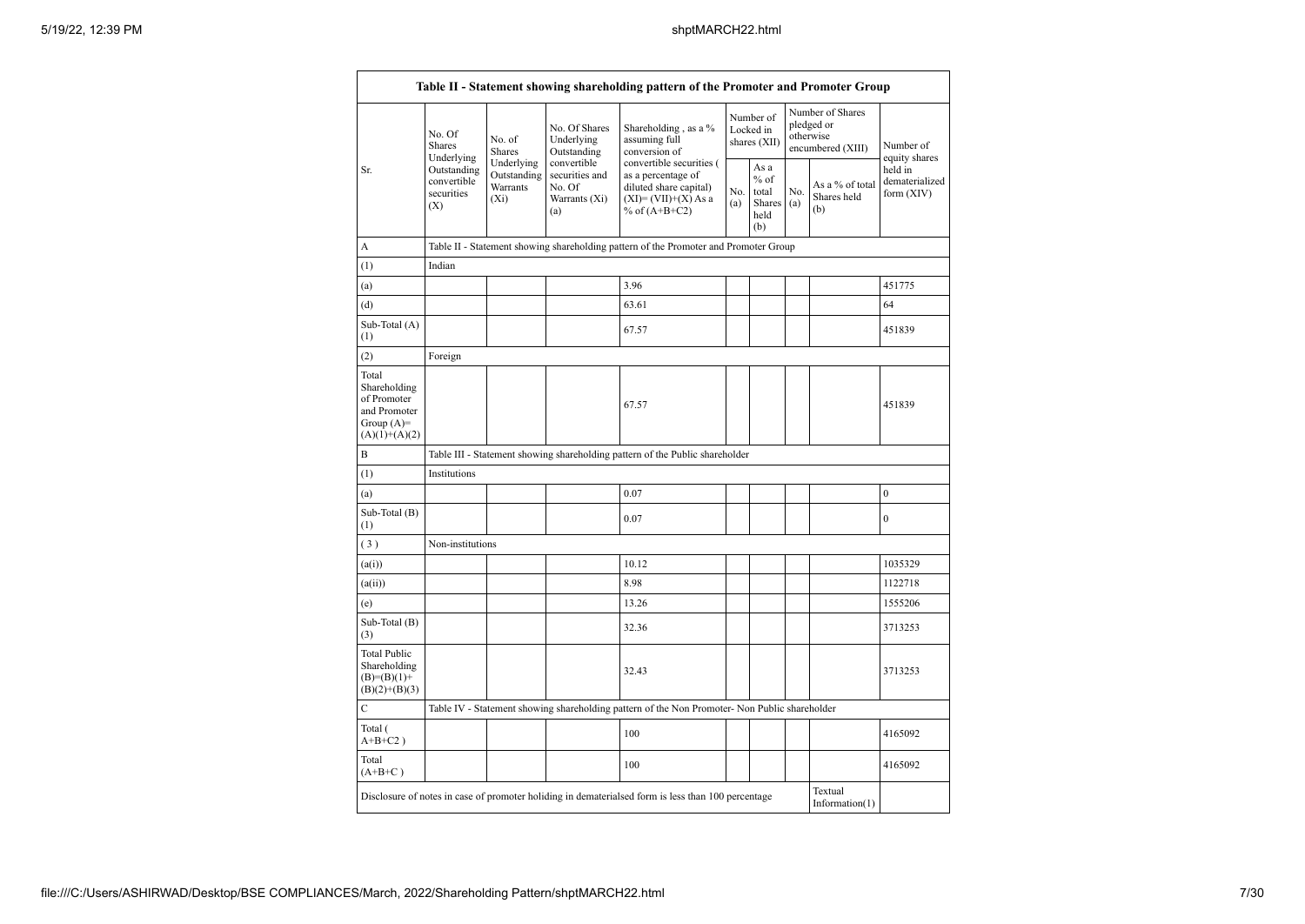|                       | <b>Text Block</b>                       |  |
|-----------------------|-----------------------------------------|--|
| Textual Information() | DUE TO LEGAL TRANSMISSION CASES PENDING |  |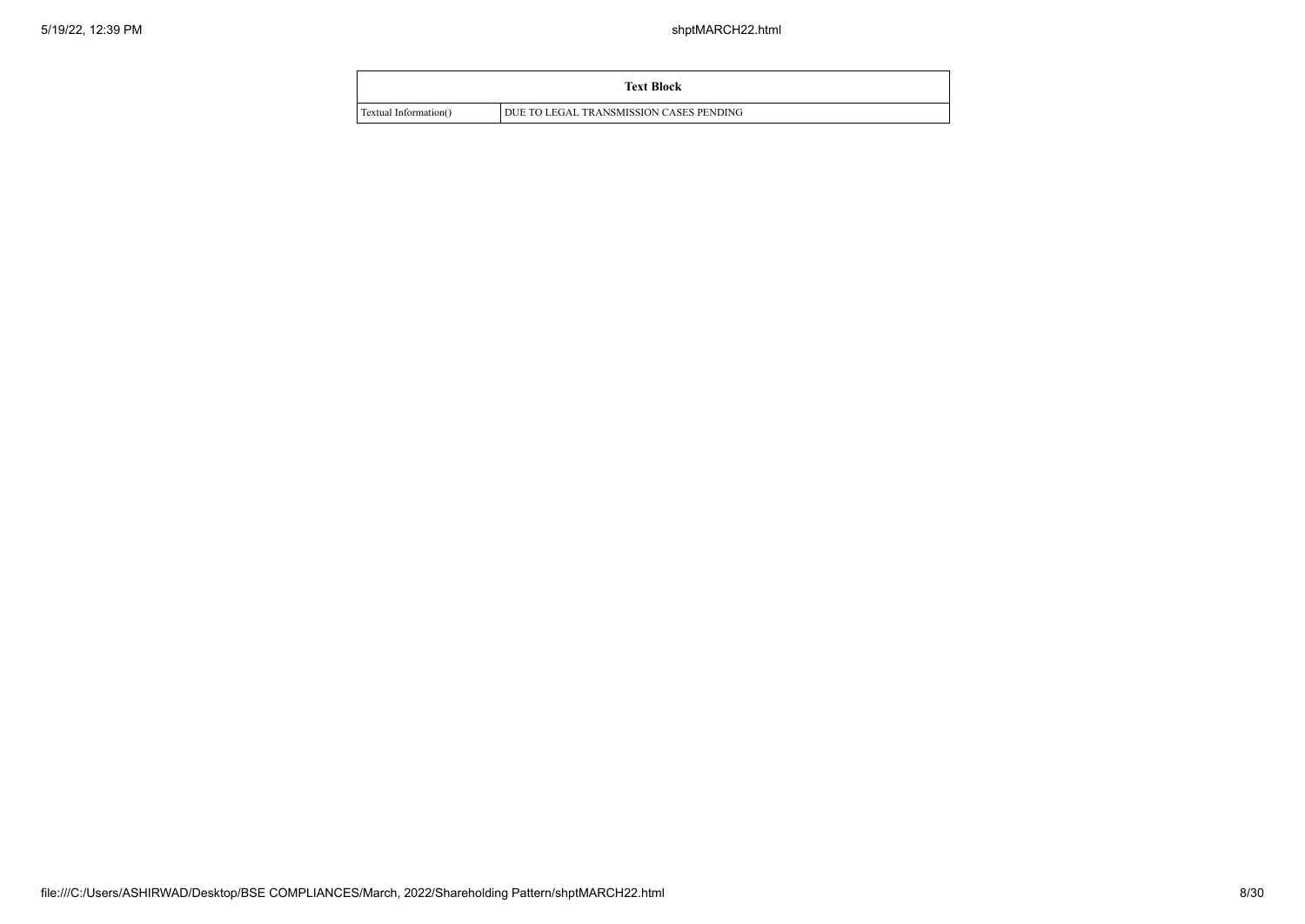| Individuals/Hindu undivided Family                                                                                                                                                       |                               |                                        |                                      |                                    |                                    |                                   |                   |  |  |  |  |  |  |
|------------------------------------------------------------------------------------------------------------------------------------------------------------------------------------------|-------------------------------|----------------------------------------|--------------------------------------|------------------------------------|------------------------------------|-----------------------------------|-------------------|--|--|--|--|--|--|
| Searial No.                                                                                                                                                                              | $\mathbf{1}$                  | $\overline{c}$                         | 3                                    | $\overline{4}$                     | 5                                  | 6                                 | $\tau$            |  |  |  |  |  |  |
| Name of the<br>Shareholders (I)                                                                                                                                                          | <b>ANIKA</b><br><b>BURMAN</b> | <b>DALBIR</b><br><b>CHHIBBAR</b>       | <b>DILBAG RAI</b><br><b>CHHIBBAR</b> | <b>GITA DEVI</b><br><b>AGARWAL</b> | <b>KARANBIR</b><br><b>CHHIBBAR</b> | <b>MADAN</b><br>MOHAN<br>CHHIBBAR | MADHU<br>CHHIBBAR |  |  |  |  |  |  |
| PAN(II)                                                                                                                                                                                  | AFEPC7744J                    | ACKPC0119Q                             | ACNPC7806K                           | AFIPA0058B                         | AFLPC7463F                         | ACMPC2620E                        | ACOPC9870E        |  |  |  |  |  |  |
| No. of fully paid<br>up equity shares<br>held (IV)                                                                                                                                       | 5000                          | 108725<br>2000<br>7000<br>4500<br>2500 |                                      |                                    | 10000                              |                                   |                   |  |  |  |  |  |  |
| No. Of Partly paid-<br>up equity shares<br>held(V)                                                                                                                                       |                               |                                        |                                      |                                    |                                    |                                   |                   |  |  |  |  |  |  |
| No. Of shares<br>underlying<br>Depository<br>Receipts (VI)                                                                                                                               |                               |                                        |                                      |                                    |                                    |                                   |                   |  |  |  |  |  |  |
| Total nos. shares<br>held $(VII) = (IV)+$<br>$(V)$ + $(VI)$                                                                                                                              | 5000                          | 108725                                 | 2000                                 | 7000                               | 4500                               | 2500                              | 10000             |  |  |  |  |  |  |
| Shareholding as a<br>% of total no. of<br>shares (calculated<br>as per SCRR,<br>1957) (VIII) As a<br>% of $(A+B+C2)$                                                                     | 0.04                          | 0.87                                   | 0.02                                 | 0.06                               | 0.04                               | 0.02                              | 0.08              |  |  |  |  |  |  |
| Number of Voting Rights held in each class of securities (IX)                                                                                                                            |                               |                                        |                                      |                                    |                                    |                                   |                   |  |  |  |  |  |  |
| Class eg:X                                                                                                                                                                               | 5000                          | 108725                                 | 2000                                 | 7000                               | 4500                               | 2500                              | 10000             |  |  |  |  |  |  |
| Class eg:y                                                                                                                                                                               |                               |                                        |                                      |                                    |                                    |                                   |                   |  |  |  |  |  |  |
| Total                                                                                                                                                                                    | 5000                          | 108725                                 | 2000                                 | 7000                               | 4500                               | 2500                              | 10000             |  |  |  |  |  |  |
| Total as a % of<br>Total Voting rights                                                                                                                                                   | 0.04                          | 0.87                                   | 0.02                                 | 0.06                               | 0.04                               | 0.02                              | 0.08              |  |  |  |  |  |  |
| No. Of Shares<br>Underlying<br>Outstanding<br>convertible<br>securities (X)                                                                                                              |                               |                                        |                                      |                                    |                                    |                                   |                   |  |  |  |  |  |  |
| No. of Shares<br>Underlying<br>Outstanding<br>Warrants (Xi)                                                                                                                              |                               |                                        |                                      |                                    |                                    |                                   |                   |  |  |  |  |  |  |
| No. Of Shares<br>Underlying<br>Outstanding<br>convertible<br>securities and No.<br>Of Warrants (Xi)<br>(a)                                                                               |                               |                                        |                                      |                                    |                                    |                                   |                   |  |  |  |  |  |  |
| Shareholding, as a<br>% assuming full<br>conversion of<br>convertible<br>securities (as a<br>percentage of<br>diluted share<br>capital) (XI)=<br>$(VII)+(Xi)(a)$ As a<br>% of $(A+B+C2)$ | 0.04                          | 0.87                                   | 0.02                                 | 0.06                               | 0.04                               | 0.02                              | 0.08              |  |  |  |  |  |  |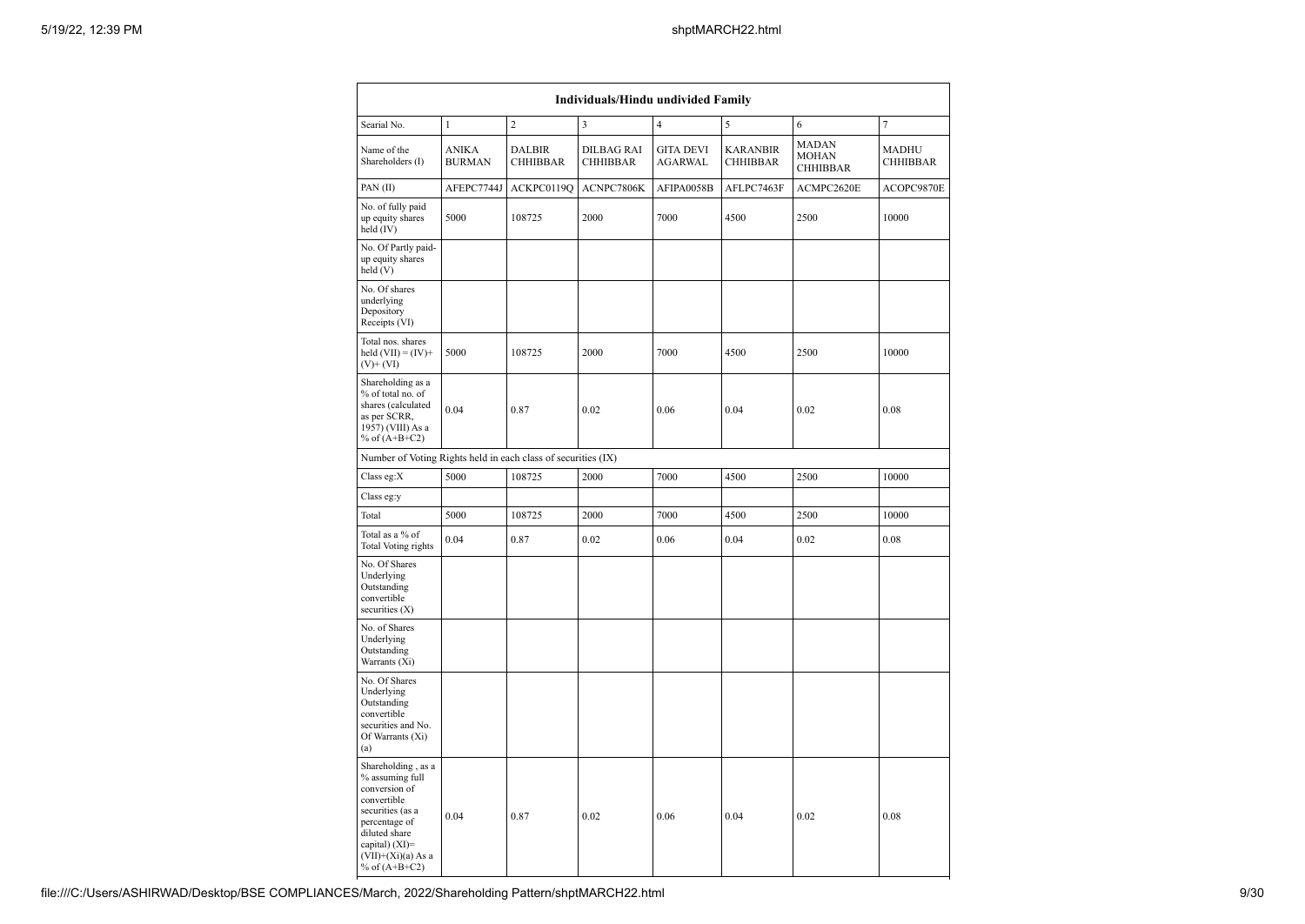| Number of Locked in shares (XII)                                     |          |          |          |                   |                   |          |          |
|----------------------------------------------------------------------|----------|----------|----------|-------------------|-------------------|----------|----------|
| No. (a)                                                              |          |          |          |                   |                   |          |          |
| As a % of total<br>Shares held (b)                                   |          |          |          |                   |                   |          |          |
| Number of Shares pledged or otherwise encumbered (XIII)              |          |          |          |                   |                   |          |          |
| No. (a)                                                              |          |          |          |                   |                   |          |          |
| As a % of total<br>Shares held (b)                                   |          |          |          |                   |                   |          |          |
| Number of equity<br>shares held in<br>dematerialized<br>form $(XIV)$ | 5000     | 108725   | 2000     | 7000              | 4500              | 2500     | 10000    |
| Reason for not providing PAN                                         |          |          |          |                   |                   |          |          |
| Reason for not<br>providing PAN                                      |          |          |          |                   |                   |          |          |
| Shareholder type                                                     | Promoter | Promoter | Promoter | Promoter<br>Group | Promoter<br>Group | Promoter | Promoter |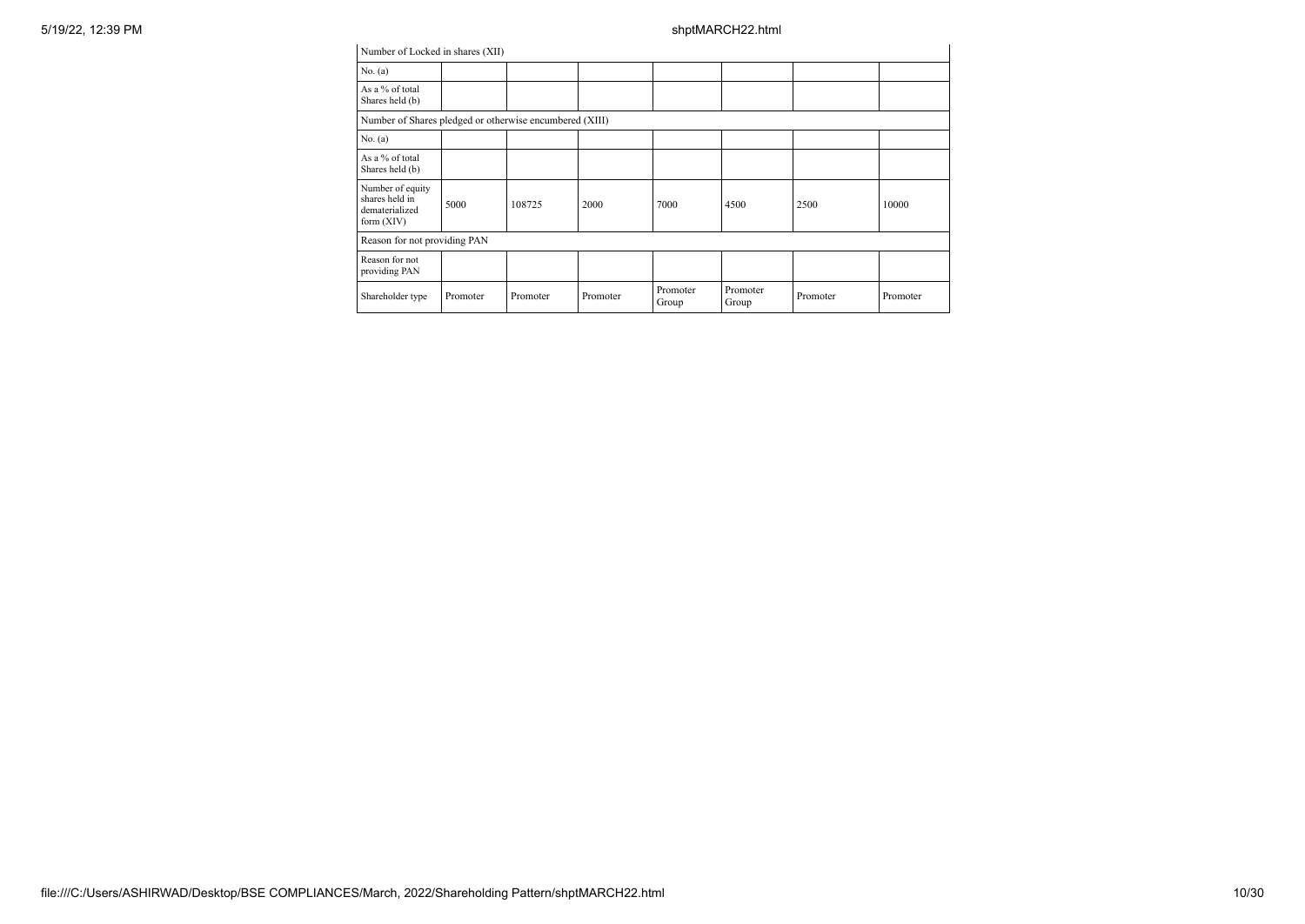| Individuals/Hindu undivided Family                                                                                                                                                       |                                |                                 |                              |                             |                         |                             |                             |  |  |  |  |  |  |
|------------------------------------------------------------------------------------------------------------------------------------------------------------------------------------------|--------------------------------|---------------------------------|------------------------------|-----------------------------|-------------------------|-----------------------------|-----------------------------|--|--|--|--|--|--|
| Searial No.                                                                                                                                                                              | 8                              | 9                               | 10                           | 11                          | 12                      | 13                          | 14                          |  |  |  |  |  |  |
| Name of the<br>Shareholders (I)                                                                                                                                                          | <b>MALA</b><br><b>CHHIBBAR</b> | <b>MANISH</b><br><b>AGRAWAL</b> | <b>NITU</b><br><b>MITTAL</b> | PARAMJIT<br><b>CHHIBBAR</b> | PREMA<br><b>AGRAWAL</b> | PURAN MAL<br><b>AGRAWAL</b> | PURAN MAL<br><b>AGRAWAL</b> |  |  |  |  |  |  |
| PAN(II)                                                                                                                                                                                  | ACSPC1404G                     | ACJPA0456B                      | AFEPM3467J                   | ACQPC0098N                  | ADYPA3836B              | ACXPA6338C                  | AAGHP8610P                  |  |  |  |  |  |  |
| No. of fully paid<br>up equity shares<br>held (IV)                                                                                                                                       | 20000<br>7500                  |                                 | 23500                        | 15600                       | 10000                   | 3250                        | 1500                        |  |  |  |  |  |  |
| No. Of Partly paid-<br>up equity shares<br>held (V)                                                                                                                                      |                                |                                 |                              |                             |                         |                             |                             |  |  |  |  |  |  |
| No. Of shares<br>underlying<br>Depository<br>Receipts (VI)                                                                                                                               |                                |                                 |                              |                             |                         |                             |                             |  |  |  |  |  |  |
| Total nos. shares<br>held $(VII) = (IV) +$<br>$(V)$ + $(VI)$                                                                                                                             | 7500                           | 20000                           | 23500                        | 15600                       | 10000                   | 3250                        | 1500                        |  |  |  |  |  |  |
| Shareholding as a<br>% of total no. of<br>shares (calculated<br>as per SCRR,<br>1957) (VIII) As a<br>% of $(A+B+C2)$                                                                     | 0.06                           | 0.16                            | 0.19                         | 0.12                        | 0.08                    | 0.03                        | 0.01                        |  |  |  |  |  |  |
| Number of Voting Rights held in each class of securities (IX)                                                                                                                            |                                |                                 |                              |                             |                         |                             |                             |  |  |  |  |  |  |
| Class eg:X                                                                                                                                                                               | 7500                           | 20000                           | 23500                        | 15600                       | 10000                   | 3250                        | 1500                        |  |  |  |  |  |  |
| Class eg:y                                                                                                                                                                               |                                |                                 |                              |                             |                         |                             |                             |  |  |  |  |  |  |
| Total                                                                                                                                                                                    | 7500                           | 20000                           | 23500                        | 15600                       | 10000                   | 3250                        | 1500                        |  |  |  |  |  |  |
| Total as a % of<br>Total Voting rights                                                                                                                                                   | 0.06                           | 0.16                            | 0.19                         | 0.12                        | 0.08                    | 0.03                        | 0.01                        |  |  |  |  |  |  |
| No. Of Shares<br>Underlying<br>Outstanding<br>convertible<br>securities (X)                                                                                                              |                                |                                 |                              |                             |                         |                             |                             |  |  |  |  |  |  |
| No. of Shares<br>Underlying<br>Outstanding<br>Warrants (Xi)                                                                                                                              |                                |                                 |                              |                             |                         |                             |                             |  |  |  |  |  |  |
| No. Of Shares<br>Underlying<br>Outstanding<br>convertible<br>securities and No.<br>Of Warrants (Xi)<br>(a)                                                                               |                                |                                 |                              |                             |                         |                             |                             |  |  |  |  |  |  |
| Shareholding, as a<br>% assuming full<br>conversion of<br>convertible<br>securities (as a<br>percentage of<br>diluted share<br>capital) (XI)=<br>$(VII)+(Xi)(a)$ As a<br>% of $(A+B+C2)$ | 0.06                           | 0.16                            | 0.19                         | 0.12                        | 0.08                    | 0.03                        | 0.01                        |  |  |  |  |  |  |
| Number of Locked in shares (XII)                                                                                                                                                         |                                |                                 |                              |                             |                         |                             |                             |  |  |  |  |  |  |
|                                                                                                                                                                                          |                                |                                 |                              |                             |                         |                             |                             |  |  |  |  |  |  |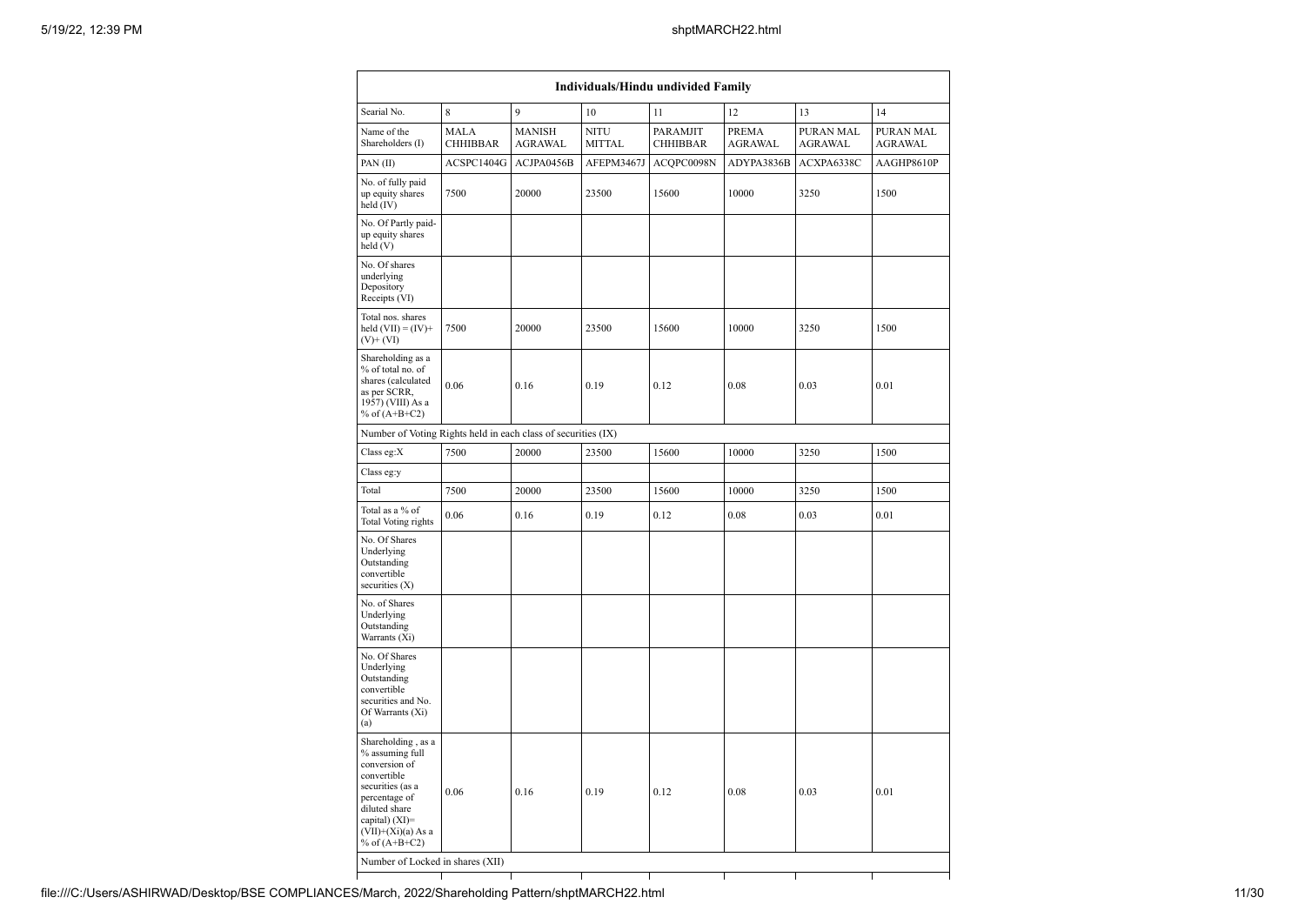| 5/19/22, 12:39 PM |                                                                      |          |                   |                   |          | shptMARCH22.html  |          |          |
|-------------------|----------------------------------------------------------------------|----------|-------------------|-------------------|----------|-------------------|----------|----------|
|                   | No. (a)                                                              |          |                   |                   |          |                   |          |          |
|                   | As a % of total<br>Shares held (b)                                   |          |                   |                   |          |                   |          |          |
|                   | Number of Shares pledged or otherwise encumbered (XIII)              |          |                   |                   |          |                   |          |          |
|                   | No. (a)                                                              |          |                   |                   |          |                   |          |          |
|                   | As a % of total<br>Shares held (b)                                   |          |                   |                   |          |                   |          |          |
|                   | Number of equity<br>shares held in<br>dematerialized<br>form $(XIV)$ | 7500     | 20000             | 10                | 15600    | $\mathbf{0}$      | 3250     | 1500     |
|                   | Reason for not providing PAN                                         |          |                   |                   |          |                   |          |          |
|                   | Reason for not<br>providing PAN                                      |          |                   |                   |          |                   |          |          |
|                   | Shareholder type                                                     | Promoter | Promoter<br>Group | Promoter<br>Group | Promoter | Promoter<br>Group | Promoter | Promoter |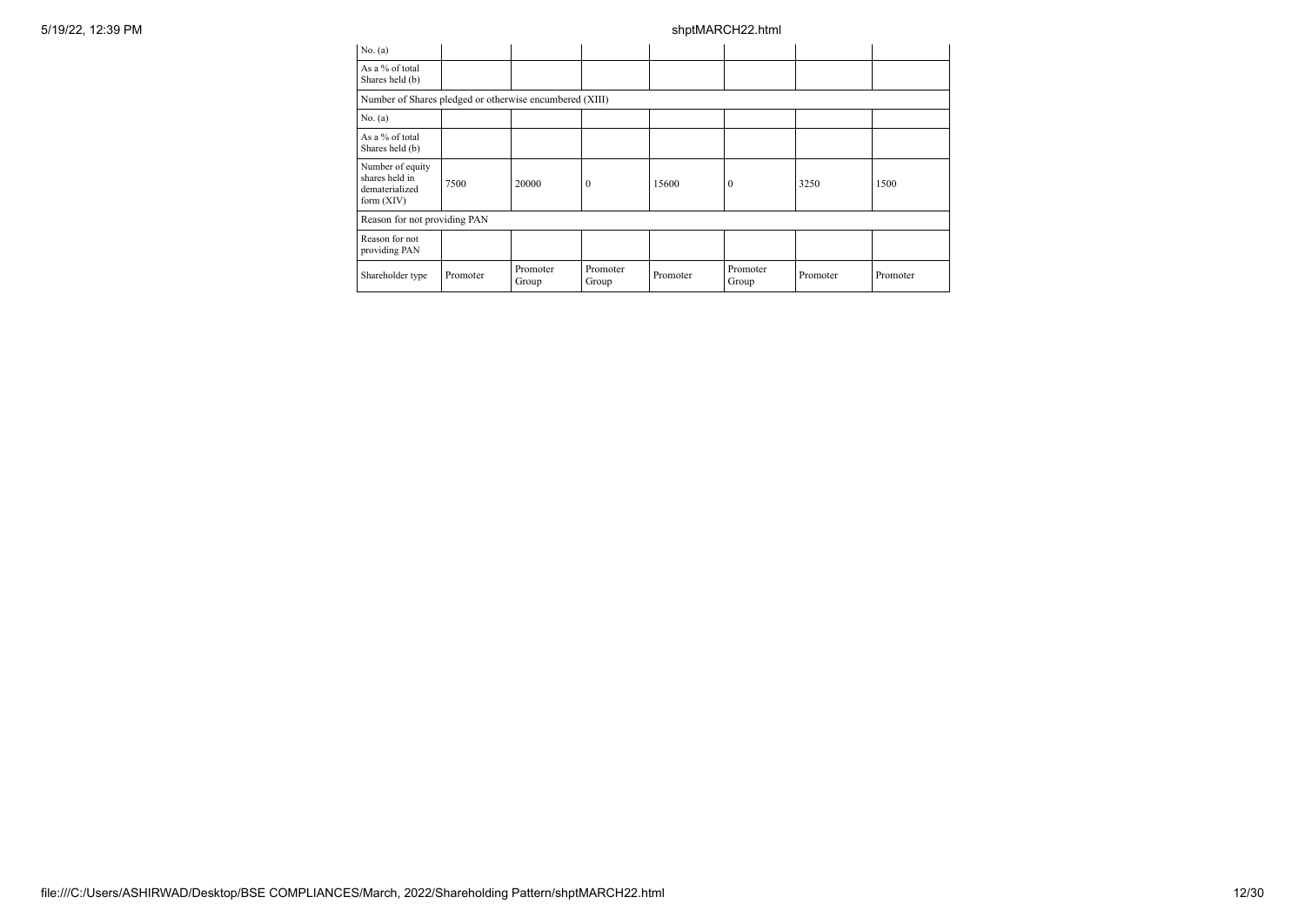|                                                                                                                                                                                          |                                      |                                | Individuals/Hindu undivided Family               |                                 |                                                 |                                                          |                                  |
|------------------------------------------------------------------------------------------------------------------------------------------------------------------------------------------|--------------------------------------|--------------------------------|--------------------------------------------------|---------------------------------|-------------------------------------------------|----------------------------------------------------------|----------------------------------|
| Searial No.                                                                                                                                                                              | 15                                   | 16                             | 17                                               | 18                              | 19                                              | 20                                                       | 21                               |
| Name of the<br>Shareholders (I)                                                                                                                                                          | <b>RAMANAND</b><br>PURANMAL<br>(HUF) | <b>SAKET</b><br><b>AGRAWAL</b> | <b>SULOCHNA</b><br><b>DEVI</b><br><b>AGARWAL</b> | <b>SUMAN</b><br><b>CHHIBBAR</b> | <b>SURESH</b><br><b>KUMAR</b><br><b>AGRAWAL</b> | <b>SURESH</b><br><b>KUMAR</b><br><b>AGRAWAL</b><br>(HUF) | <b>SUSHMA</b><br><b>CHHIBBAR</b> |
| PAN(II)                                                                                                                                                                                  | AADHR0229R                           | ACJPA0455C                     | ZZZZZ9999Z                                       | ACSPC1403B                      | AAEHS6778P                                      | ACXPA6339D                                               | AEVPC5203L                       |
| No. of fully paid<br>up equity shares<br>held (IV)                                                                                                                                       | 5000                                 | 20000                          | 5000                                             | 50000                           | 17500                                           | 1500                                                     | 112000                           |
| No. Of Partly paid-<br>up equity shares<br>held(V)                                                                                                                                       |                                      |                                |                                                  |                                 |                                                 |                                                          |                                  |
| No. Of shares<br>underlying<br>Depository<br>Receipts (VI)                                                                                                                               |                                      |                                |                                                  |                                 |                                                 |                                                          |                                  |
| Total nos. shares<br>held $(VII) = (IV) +$<br>$(V)+(VI)$                                                                                                                                 | 5000                                 | 20000                          | 5000                                             | 50000                           | 17500                                           | 1500                                                     | 112000                           |
| Shareholding as a<br>% of total no. of<br>shares (calculated<br>as per SCRR,<br>1957) (VIII) As a<br>% of $(A+B+C2)$                                                                     | 0.04                                 | 0.16                           | 0.04                                             | 0.4                             | 0.14                                            | 0.01                                                     | 0.9                              |
| Number of Voting Rights held in each class of securities (IX)                                                                                                                            |                                      |                                |                                                  |                                 |                                                 |                                                          |                                  |
| Class eg:X                                                                                                                                                                               | 5000                                 | 20000                          | 5000                                             | 50000                           | 17500                                           | 1500                                                     | 112000                           |
| Class eg:y                                                                                                                                                                               |                                      |                                |                                                  |                                 |                                                 |                                                          |                                  |
| Total                                                                                                                                                                                    | 5000                                 | 20000                          | 5000                                             | 50000                           | 17500                                           | 1500                                                     | 112000                           |
| Total as a % of<br>Total Voting rights                                                                                                                                                   | 0.04                                 | 0.16                           | 0.04                                             | 0.4                             | 0.14                                            | 0.01                                                     | 0.9                              |
| No. Of Shares<br>Underlying<br>Outstanding<br>convertible<br>securities (X)                                                                                                              |                                      |                                |                                                  |                                 |                                                 |                                                          |                                  |
| No. of Shares<br>Underlying<br>Outstanding<br>Warrants (Xi)                                                                                                                              |                                      |                                |                                                  |                                 |                                                 |                                                          |                                  |
| No. Of Shares<br>Underlying<br>Outstanding<br>convertible<br>securities and No.<br>Of Warrants (Xi)<br>(a)                                                                               |                                      |                                |                                                  |                                 |                                                 |                                                          |                                  |
| Shareholding, as a<br>% assuming full<br>conversion of<br>convertible<br>securities (as a<br>percentage of<br>diluted share<br>capital) (XI)=<br>$(VII)+(Xi)(a)$ As a<br>% of $(A+B+C2)$ | 0.04                                 | 0.16                           | 0.04                                             | 0.4                             | 0.14                                            | 0.01                                                     | 0.9                              |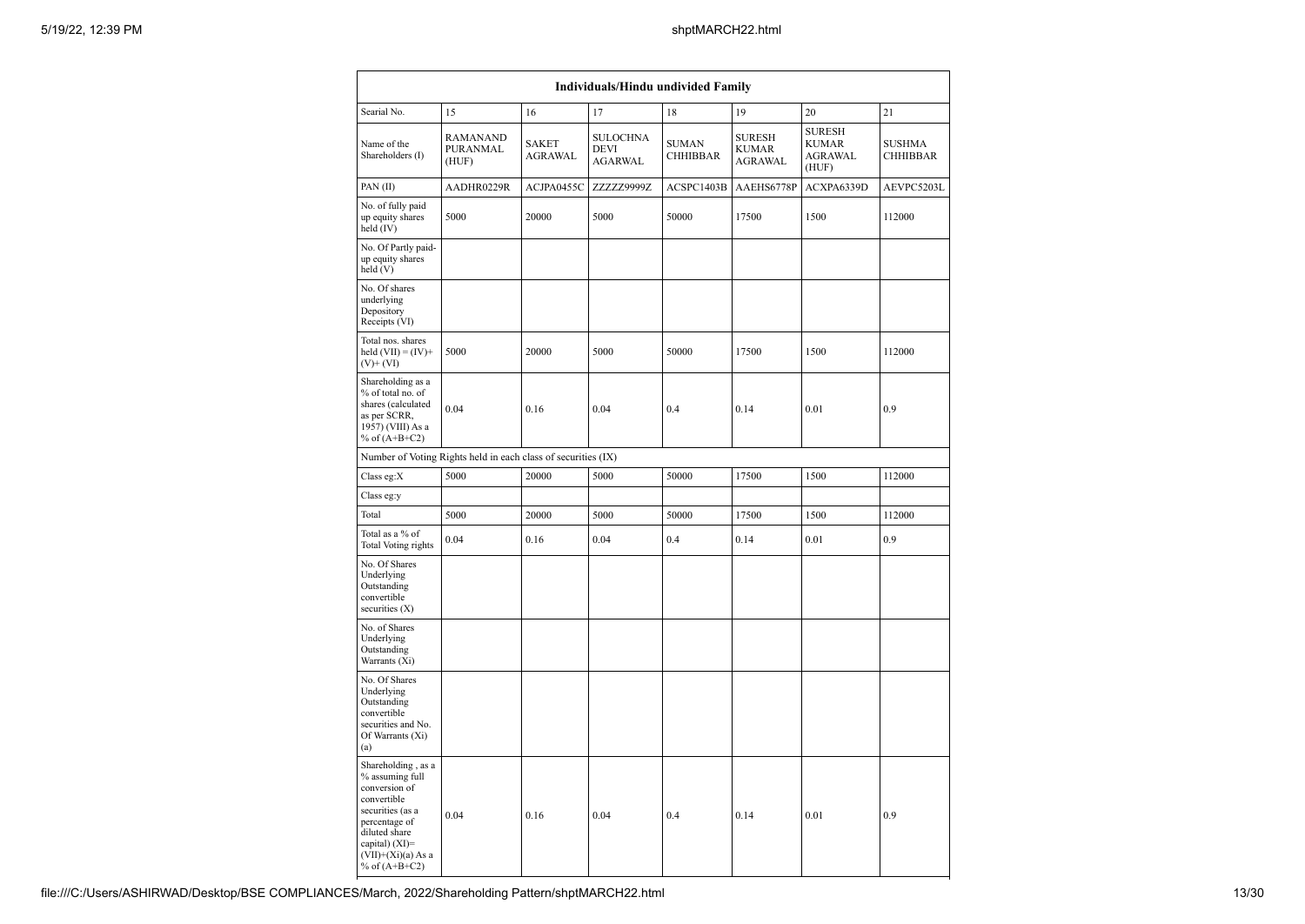| Number of Locked in shares (XII)                                     |                |          |                           |          |          |                |          |
|----------------------------------------------------------------------|----------------|----------|---------------------------|----------|----------|----------------|----------|
| No. (a)                                                              |                |          |                           |          |          |                |          |
| As a % of total<br>Shares held (b)                                   |                |          |                           |          |          |                |          |
| Number of Shares pledged or otherwise encumbered (XIII)              |                |          |                           |          |          |                |          |
| No. (a)                                                              |                |          |                           |          |          |                |          |
| As a % of total<br>Shares held (b)                                   |                |          |                           |          |          |                |          |
| Number of equity<br>shares held in<br>dematerialized<br>form $(XIV)$ | $\theta$       | 20000    | $\mathbf{0}$              | 50000    | 17500    | 1500           | 112000   |
| Reason for not providing PAN                                         |                |          |                           |          |          |                |          |
| Reason for not<br>providing PAN                                      |                |          | Textual<br>Information(1) |          |          |                |          |
| Shareholder type                                                     | Promoter Group | Promoter | Promoter<br>Group         | Promoter | Promoter | Promoter Group | Promoter |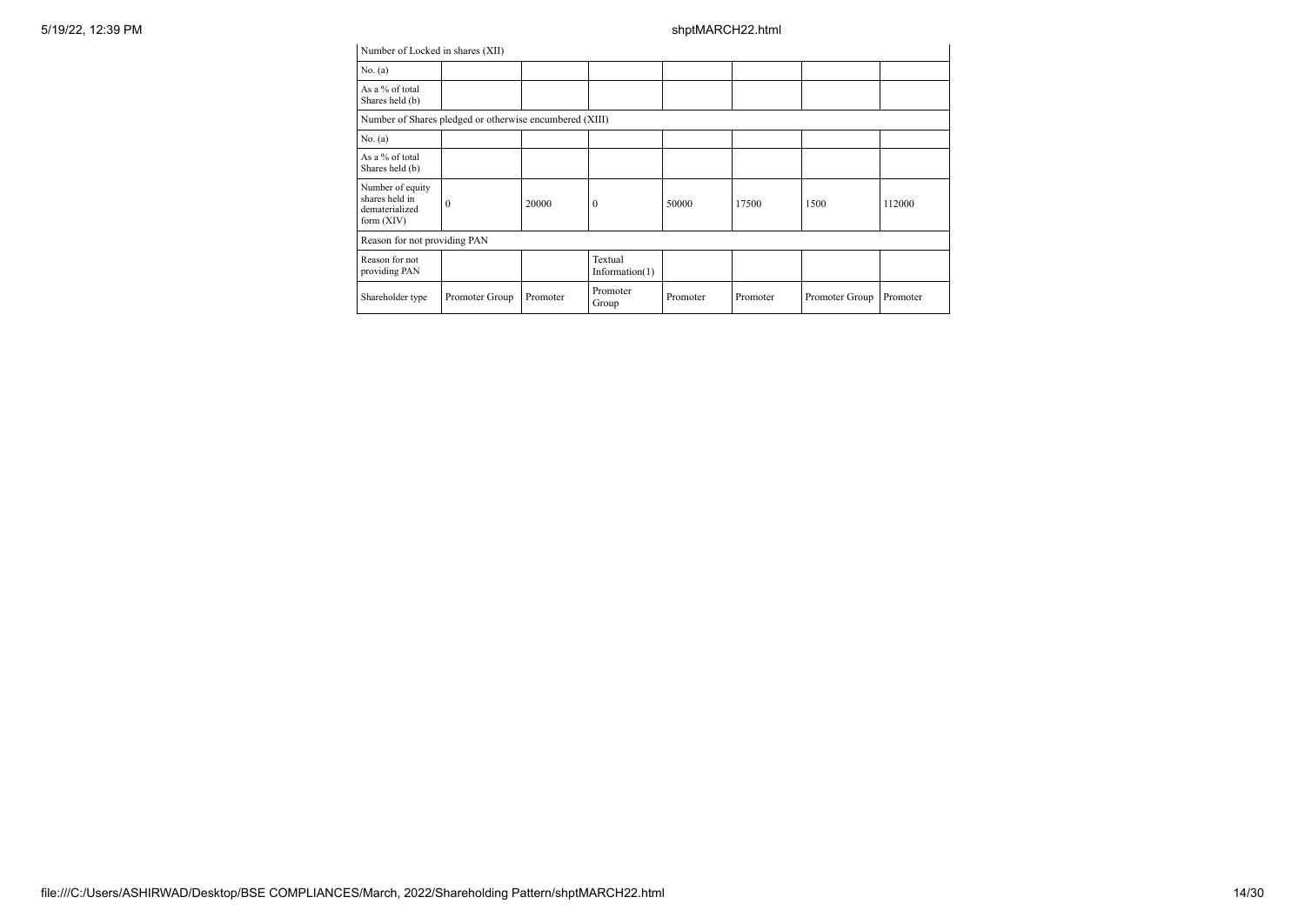|                                                                                                                                                                                          | Individuals/Hindu undivided Family |                                                               |                                   |                                   |                          |  |  |  |
|------------------------------------------------------------------------------------------------------------------------------------------------------------------------------------------|------------------------------------|---------------------------------------------------------------|-----------------------------------|-----------------------------------|--------------------------|--|--|--|
| Searial No.                                                                                                                                                                              | 22                                 | 23                                                            | 24                                | 25                                |                          |  |  |  |
| Name of the<br>Shareholders (I)                                                                                                                                                          | <b>USHA</b><br><b>AGRAWAL</b>      | <b>VINOD KUMAR</b><br><b>AGRAWAL</b>                          | <b>VISHESH</b><br><b>CHHIBBAR</b> | <b>YUDHBIR</b><br><b>CHHIBBAR</b> | Click here to go<br>back |  |  |  |
| PAN(II)                                                                                                                                                                                  | ACIPA0792P                         | AGIPA2297B                                                    | AJQPC3709D                        | ACIPC6889M                        | Total                    |  |  |  |
| No. of fully paid<br>up equity shares<br>held (IV)                                                                                                                                       | 5100                               | 5000                                                          | 50100                             | 3000                              | 495275                   |  |  |  |
| No. Of Partly paid-<br>up equity shares<br>held(V)                                                                                                                                       |                                    |                                                               |                                   |                                   |                          |  |  |  |
| No. Of shares<br>underlying<br>Depository<br>Receipts (VI)                                                                                                                               |                                    |                                                               |                                   |                                   |                          |  |  |  |
| Total nos. shares<br>held $(VII) = (IV) +$<br>$(V)$ + $(VI)$                                                                                                                             | 5100                               | 5000                                                          | 50100                             | 3000                              | 495275                   |  |  |  |
| Shareholding as a<br>% of total no. of<br>shares (calculated<br>as per SCRR,<br>1957) (VIII) As a<br>% of $(A+B+C2)$                                                                     | 0.04                               | 0.04                                                          | 0.4                               | 0.02                              | 3.96                     |  |  |  |
|                                                                                                                                                                                          |                                    | Number of Voting Rights held in each class of securities (IX) |                                   |                                   |                          |  |  |  |
| Class eg:X                                                                                                                                                                               | 5100                               | 5000                                                          | 50100                             | 3000                              | 495275                   |  |  |  |
| Class eg:y                                                                                                                                                                               |                                    |                                                               |                                   |                                   |                          |  |  |  |
| Total                                                                                                                                                                                    | 5100                               | 5000                                                          | 50100                             | 3000                              | 495275                   |  |  |  |
| Total as a % of<br>Total Voting rights                                                                                                                                                   | 0.04                               | 0.04                                                          | 0.4                               | 0.02                              | 3.96                     |  |  |  |
| No. Of Shares<br>Underlying<br>Outstanding<br>convertible<br>securities (X)                                                                                                              |                                    |                                                               |                                   |                                   |                          |  |  |  |
| No. of Shares<br>Underlying<br>Outstanding<br>Warrants (Xi)                                                                                                                              |                                    |                                                               |                                   |                                   |                          |  |  |  |
| No. Of Shares<br>Underlying<br>Outstanding<br>convertible<br>securities and No.<br>Of Warrants (Xi)<br>(a)                                                                               |                                    |                                                               |                                   |                                   |                          |  |  |  |
| Shareholding, as a<br>% assuming full<br>conversion of<br>convertible<br>securities (as a<br>percentage of<br>diluted share<br>capital) (XI)=<br>$(VII)+(Xi)(a)$ As a<br>% of $(A+B+C2)$ | 0.04                               | 0.04                                                          | 0.4                               | 0.02                              | 3.96                     |  |  |  |
| Number of Locked in shares (XII)                                                                                                                                                         |                                    |                                                               |                                   |                                   |                          |  |  |  |
|                                                                                                                                                                                          |                                    | T                                                             |                                   |                                   |                          |  |  |  |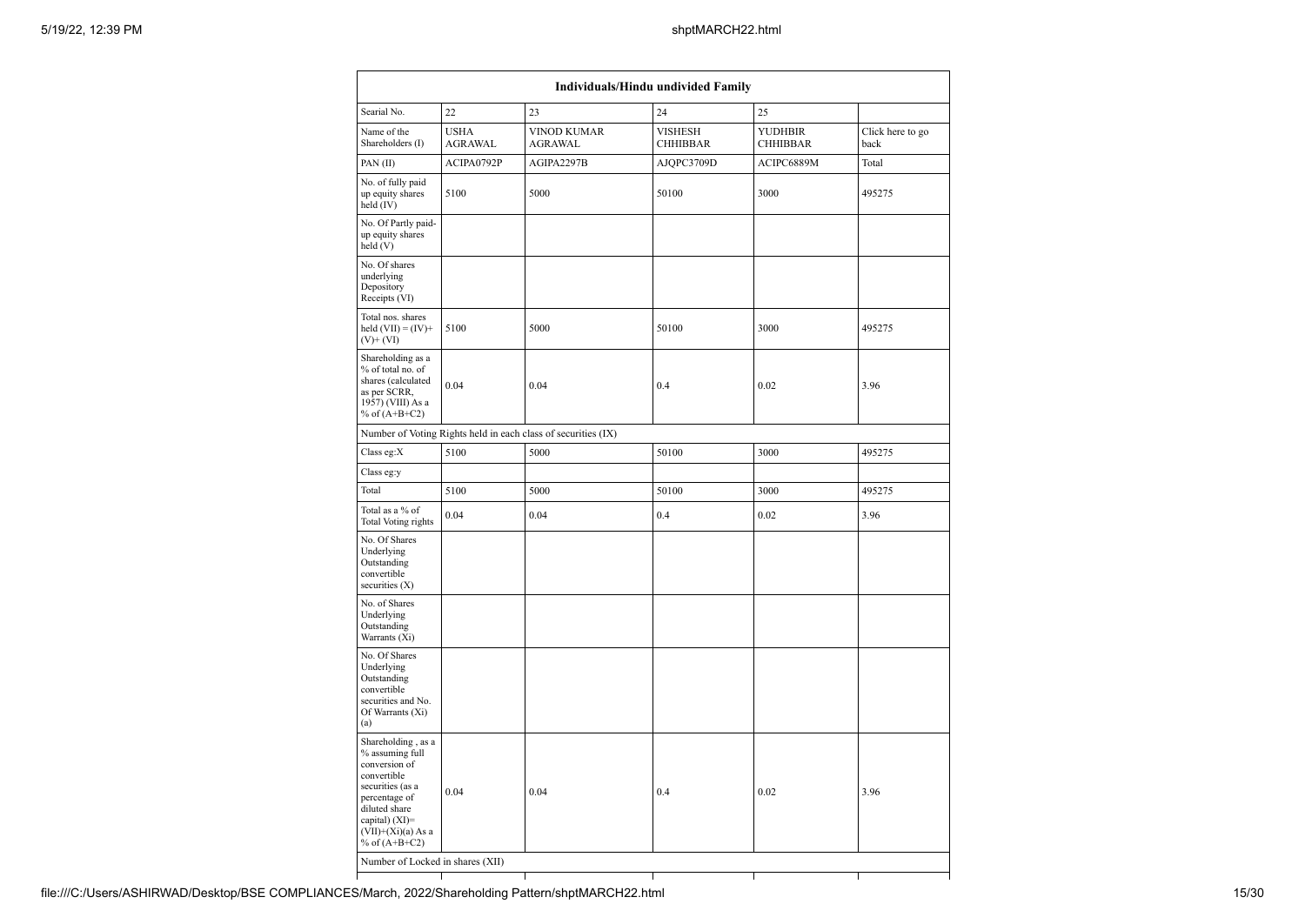| 5/19/22, 12:39 PM |                                                                    |                |                                                         | shptMARCH22.html |          |        |
|-------------------|--------------------------------------------------------------------|----------------|---------------------------------------------------------|------------------|----------|--------|
|                   | No. $(a)$                                                          |                |                                                         |                  |          |        |
|                   | As a % of total<br>Shares held (b)                                 |                |                                                         |                  |          |        |
|                   |                                                                    |                | Number of Shares pledged or otherwise encumbered (XIII) |                  |          |        |
|                   | No. (a)                                                            |                |                                                         |                  |          |        |
|                   | As a % of total<br>Shares held (b)                                 |                |                                                         |                  |          |        |
|                   | Number of equity<br>shares held in<br>dematerialized<br>form (XIV) | 5100           | 5000                                                    | 50100            | 3000     | 451775 |
|                   | Reason for not providing PAN                                       |                |                                                         |                  |          |        |
|                   | Reason for not<br>providing PAN                                    |                |                                                         |                  |          |        |
|                   | Shareholder type                                                   | Promoter Group | Promoter                                                | Promoter         | Promoter |        |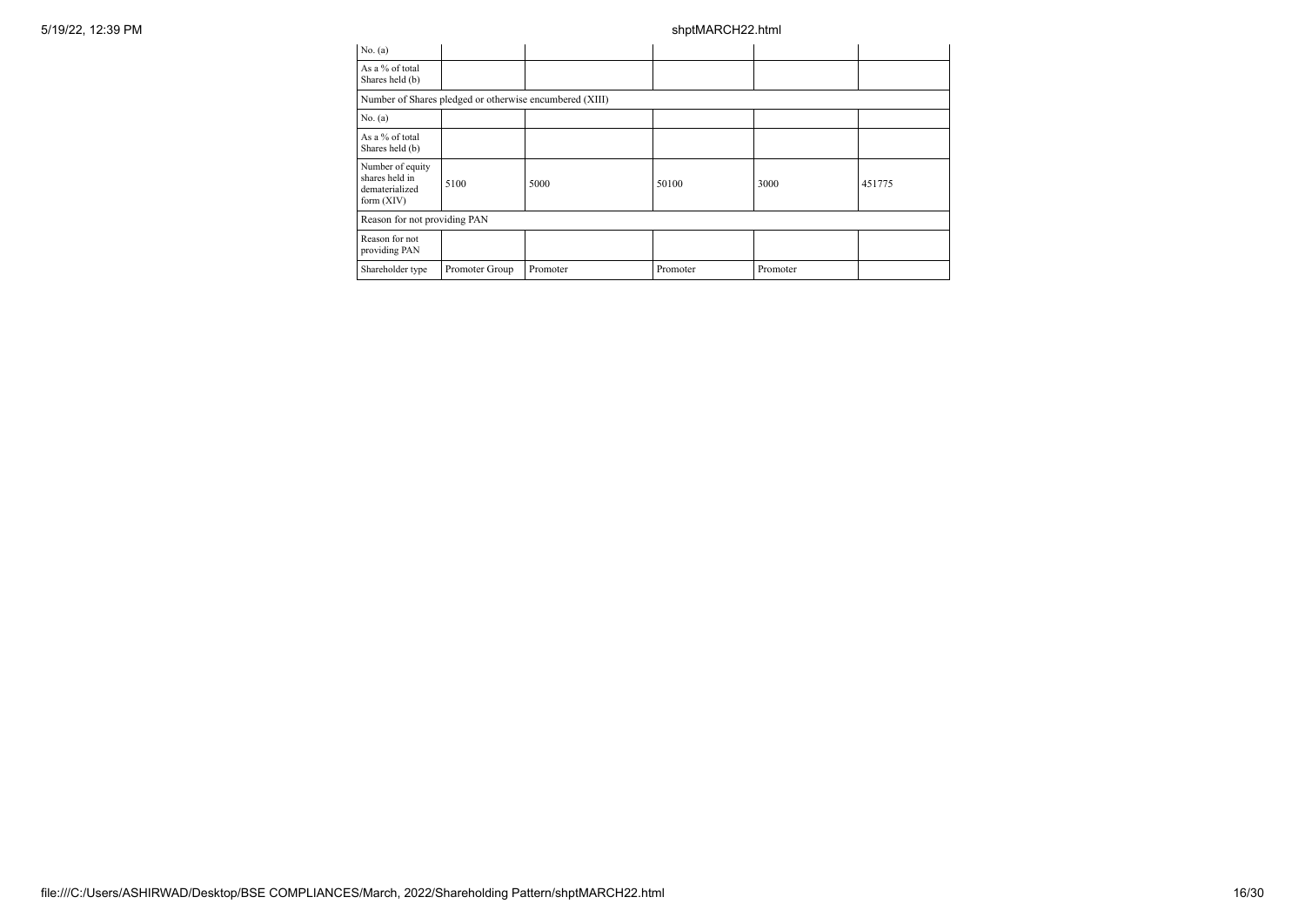|                        | <b>Text Block</b>         |
|------------------------|---------------------------|
| Textual Information(1) | DUE TO LEGAL CASE PENDING |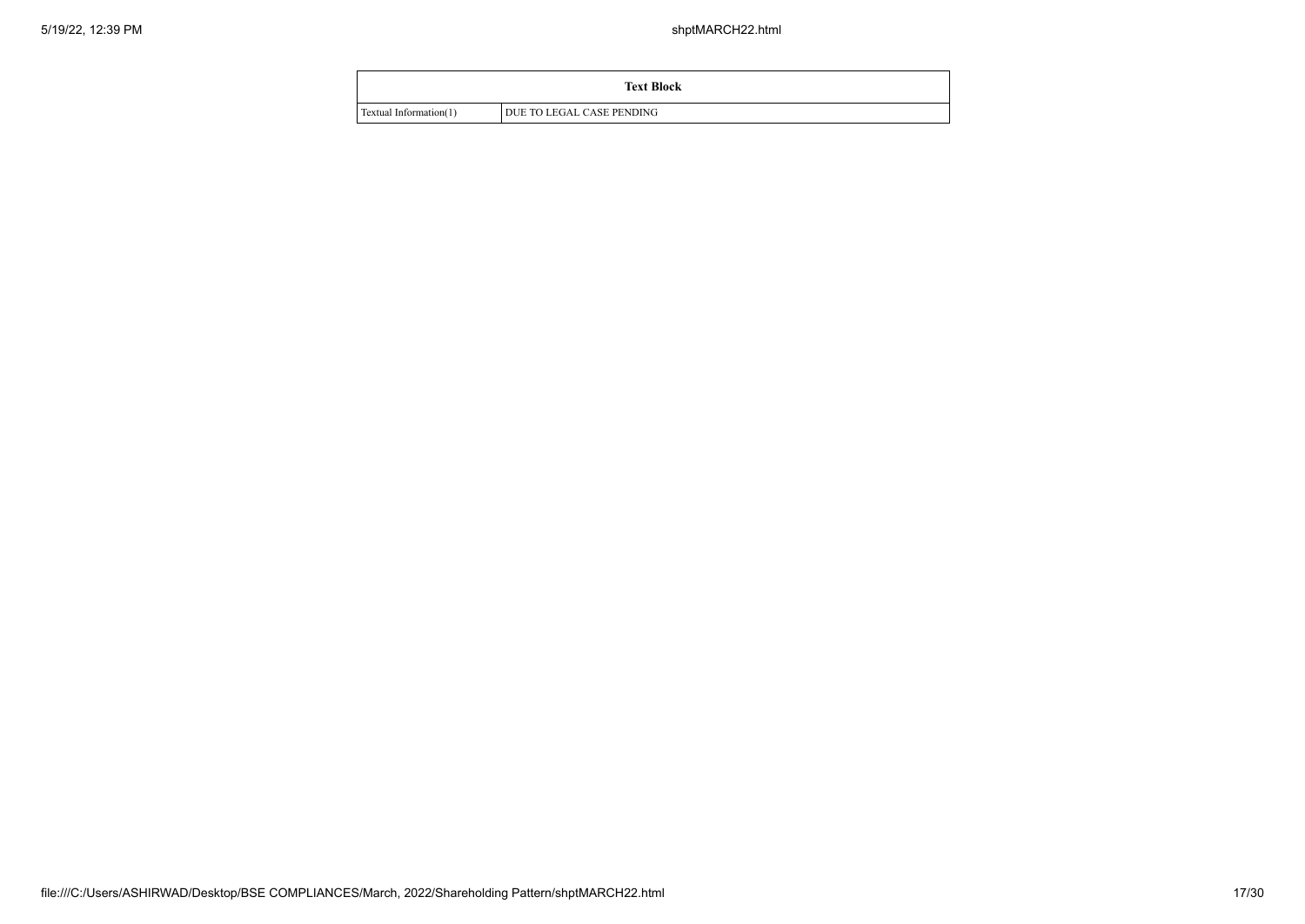|                                                                                                                      |                              |                                                                              | Any Other (specify)                                               |                             |                                       |                                     |                                                            |
|----------------------------------------------------------------------------------------------------------------------|------------------------------|------------------------------------------------------------------------------|-------------------------------------------------------------------|-----------------------------|---------------------------------------|-------------------------------------|------------------------------------------------------------|
| Searial No.                                                                                                          | $\mathbf{1}$                 | $\overline{c}$                                                               | 3                                                                 | $\overline{4}$              | 5                                     | 6                                   | 7                                                          |
| Category                                                                                                             | <b>Bodies</b><br>Corporate   | <b>Bodies</b><br>Corporate                                                   | <b>Bodies</b><br>Corporate                                        | <b>Bodies</b><br>Corporate  | <b>Bodies</b><br>Corporate            | <b>Bodies</b><br>Corporate          | <b>Bodies</b><br>Corporate                                 |
| Name of the<br>Shareholders (I)                                                                                      | <b>ADHUNIK</b><br>GASES LTD. | <b>CHHIBBAR</b><br><b>BUSINESS &amp;</b><br><b>FISCALS</b><br><b>PVT LTD</b> | <b>DOYANG</b><br><b>WOOD</b><br><b>PRODUCTS</b><br><b>LIMITED</b> | <b>HOWRAH</b><br>GASES LTD. | <b>JAGRAN</b><br>VYAPAAR<br>PVT. LTD. | K C<br><b>TEXOFINE</b><br>$(P)$ LTD | LARIGO<br><b>INVESTMENT</b><br>(PRIVATE)<br><b>LIMITED</b> |
| PAN(II)                                                                                                              | AACCA1027E                   | AABCC1229R                                                                   | AAACD7255M                                                        | AAACH6649B                  | AAACJ7364D                            | AABCK6409P                          | AAACL4319C                                                 |
| No. of the<br>Shareholders (I)                                                                                       | 1                            | 1                                                                            | $\mathbf{1}$                                                      | 1                           | 1                                     | $\mathbf{1}$                        | 1                                                          |
| No. of fully paid<br>up equity shares<br>held (IV)                                                                   | 30000                        | 2267633                                                                      | 1023434                                                           | 17000                       | 60000                                 | 157500                              | 32405                                                      |
| No. Of Partly paid-<br>up equity shares<br>held (V)                                                                  |                              |                                                                              |                                                                   |                             |                                       |                                     |                                                            |
| No. Of shares<br>underlying<br>Depository<br>Receipts (VI)                                                           |                              |                                                                              |                                                                   |                             |                                       |                                     |                                                            |
| Total nos. shares<br>held $(VII) = (IV) +$<br>$(V)$ + $(V)$                                                          | 30000                        | 2267633                                                                      | 1023434                                                           | 17000                       | 60000                                 | 157500                              | 32405                                                      |
| Shareholding as a<br>% of total no. of<br>shares (calculated<br>as per SCRR,<br>1957) (VIII) As a<br>% of $(A+B+C2)$ | 0.24                         | 18.14                                                                        | 8.19                                                              | 0.14                        | 0.48                                  | 1.26                                | 0.26                                                       |
| Number of Voting Rights held in each class of securities (IX)                                                        |                              |                                                                              |                                                                   |                             |                                       |                                     |                                                            |
| Class eg: X                                                                                                          | 30000                        | 2267633                                                                      | 1023434                                                           | 17000                       | 60000                                 | 157500                              | 32405                                                      |
| Class eg:y                                                                                                           |                              |                                                                              |                                                                   |                             |                                       |                                     |                                                            |
| Total                                                                                                                | 30000                        | 2267633                                                                      | 1023434                                                           | 17000                       | 60000                                 | 157500                              | 32405                                                      |
| Total as a % of<br>Total Voting rights                                                                               | 0.24                         | 18.14                                                                        | 8.19                                                              | 0.14                        | 0.48                                  | 1.26                                | 0.26                                                       |
| No. Of Shares<br>Underlying<br>Outstanding<br>convertible<br>securities (X)                                          |                              |                                                                              |                                                                   |                             |                                       |                                     |                                                            |
| No. of Shares<br>Underlying<br>Outstanding<br>Warrants (Xi)                                                          |                              |                                                                              |                                                                   |                             |                                       |                                     |                                                            |
| No. Of Shares<br>Underlying<br>Outstanding<br>convertible<br>securities and No.<br>Of Warrants (Xi)<br>(a)           |                              |                                                                              |                                                                   |                             |                                       |                                     |                                                            |
| Shareholding, as a<br>% assuming full<br>conversion of                                                               | 0.24                         | 18.14                                                                        | 8.19                                                              | 0.14                        | 0.48                                  | 1.26                                | 0.26                                                       |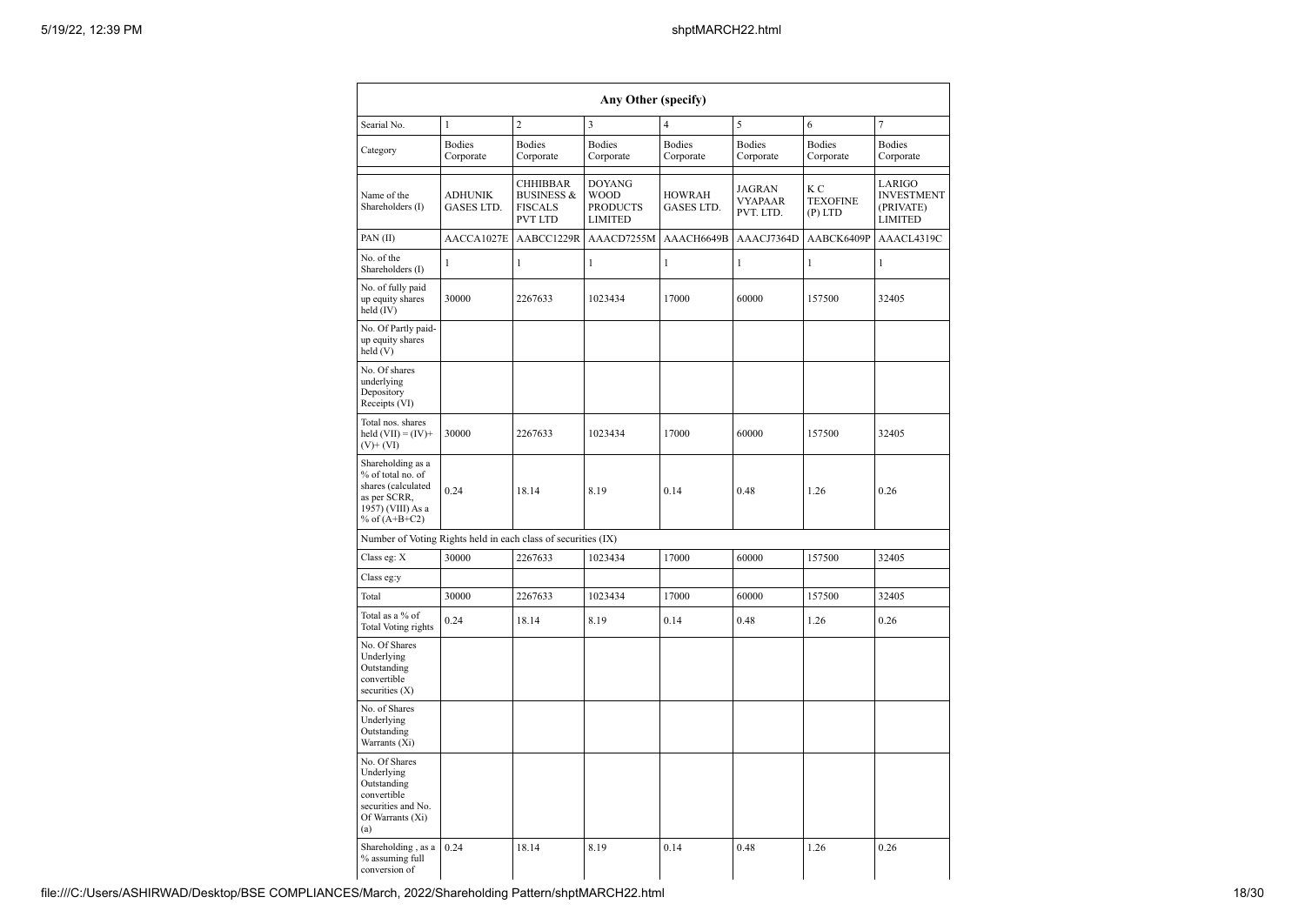| convertible<br>securities (as a<br>percentage of<br>diluted share<br>capital) $(XI)=$<br>$(VII)+(X)$ As a %<br>of $(A+B+C2)$ |                   |          |          |                   |                   |                   |                   |
|------------------------------------------------------------------------------------------------------------------------------|-------------------|----------|----------|-------------------|-------------------|-------------------|-------------------|
| Number of Locked in shares (XII)                                                                                             |                   |          |          |                   |                   |                   |                   |
| No. (a)                                                                                                                      |                   |          |          |                   |                   |                   |                   |
| As a % of total<br>Shares held (b)                                                                                           |                   |          |          |                   |                   |                   |                   |
| Number of Shares pledged or otherwise encumbered (XIII)                                                                      |                   |          |          |                   |                   |                   |                   |
| No. (a)                                                                                                                      |                   |          |          |                   |                   |                   |                   |
| As a % of total<br>Shares held (b)                                                                                           |                   |          |          |                   |                   |                   |                   |
| Number of equity<br>shares held in<br>dematerialized<br>form $(XIV)$                                                         | 0.24              | 18.14    | 8.19     | 0.14              | 0.48              | 1.26              | 0.26              |
| Reason for not providing PAN                                                                                                 |                   |          |          |                   |                   |                   |                   |
| Reason for not<br>providing PAN                                                                                              |                   |          |          |                   |                   |                   |                   |
| Shareholder type                                                                                                             | Promoter<br>Group | Promoter | Promoter | Promoter<br>Group | Promoter<br>Group | Promoter<br>Group | Promoter<br>Group |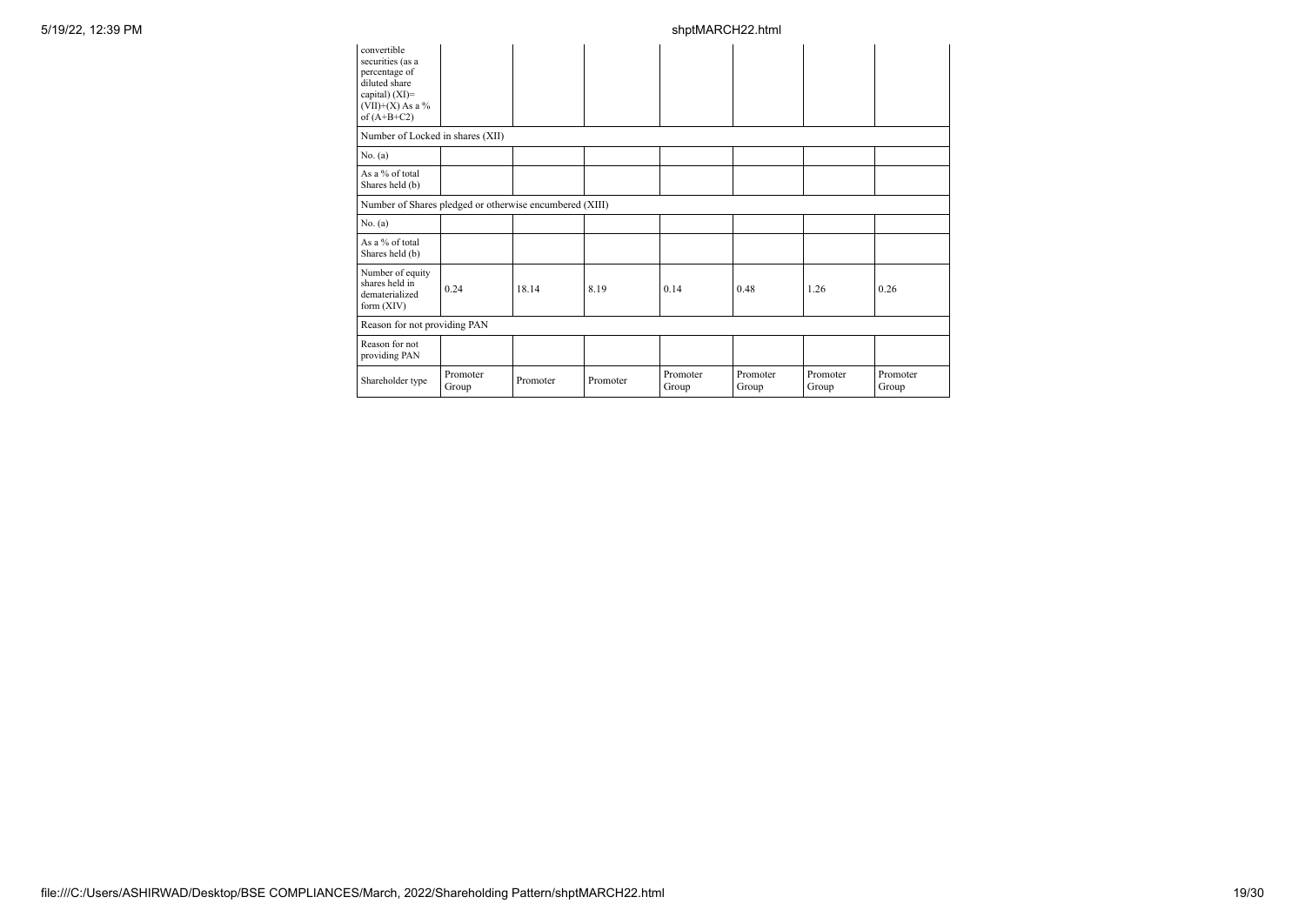|                                                                                                                         | Any Other (specify)                                            |                                                              |                                                                 |                                           |                                                                       |                               |                                                            |  |  |  |
|-------------------------------------------------------------------------------------------------------------------------|----------------------------------------------------------------|--------------------------------------------------------------|-----------------------------------------------------------------|-------------------------------------------|-----------------------------------------------------------------------|-------------------------------|------------------------------------------------------------|--|--|--|
| Searial No.                                                                                                             | 8                                                              | 9                                                            | 10                                                              | 11                                        | 12                                                                    | 13                            | 14                                                         |  |  |  |
| Category                                                                                                                | <b>Bodies</b><br>Corporate                                     | <b>Bodies</b><br>Corporate                                   | <b>Bodies</b><br>Corporate                                      | <b>Bodies</b><br>Corporate                | <b>Bodies</b><br>Corporate                                            | <b>Bodies</b><br>Corporate    | <b>Bodies Corporate</b>                                    |  |  |  |
| Name of the<br>Shareholders (I)                                                                                         | MEGHDOOT<br><b>VYAPAAR</b><br><b>PRIVATE</b><br><b>LIMITED</b> | <b>MSP</b><br><b>PROPERTIES</b><br>(INDIA)<br><b>LIMITED</b> | PUNARVASU<br><b>VYAPAAR</b><br><b>PRIVATE</b><br><b>LIMITED</b> | <b>RAMA</b><br><b>ALLOYS</b><br>PVT. LTD. | <b>SOHINI</b><br><b>SUPPLIERS</b><br><b>PRIVATE</b><br><b>LIMITED</b> | SWAGAT<br>TREXIM<br>PVT. LTD. | YOKOGAWA<br>COMMOTRADE<br><b>PRIVATE</b><br><b>LIMITED</b> |  |  |  |
| PAN(II)                                                                                                                 | AACCM0351K                                                     | AACCM0780G                                                   | AABCP6792L                                                      | AABCR3790A                                | AAHCS5733L                                                            | AAECS1238F                    | AAACY1187H                                                 |  |  |  |
| No. of the<br>Shareholders (I)                                                                                          | 1                                                              | $\mathbf{1}$                                                 | $\mathbf{1}$                                                    | $\mathbf{1}$                              | $\mathbf{1}$                                                          | $\mathbf{1}$                  | 1                                                          |  |  |  |
| No. of fully paid<br>up equity shares<br>held (IV)                                                                      | 870000                                                         | 170000                                                       | 881900                                                          | 50000                                     | 1910362                                                               | 55000                         | 425900                                                     |  |  |  |
| No. Of Partly<br>paid-up equity<br>shares held (V)                                                                      |                                                                |                                                              |                                                                 |                                           |                                                                       |                               |                                                            |  |  |  |
| No. Of shares<br>underlying<br>Depository<br>Receipts (VI)                                                              |                                                                |                                                              |                                                                 |                                           |                                                                       |                               |                                                            |  |  |  |
| Total nos. shares<br>$\text{held (VII)} =$<br>$(IV)+(V)+(VI)$                                                           | 870000                                                         | 170000                                                       | 881900                                                          | 50000                                     | 1910362                                                               | 55000                         | 425900                                                     |  |  |  |
| Shareholding as<br>a % of total no.<br>of shares<br>(calculated as per<br>SCRR, 1957)<br>(VIII) As a % of<br>$(A+B+C2)$ | 6.96                                                           | 1.36                                                         | 7.06                                                            | 0.4                                       | 15.28                                                                 | 0.44                          | 3.41                                                       |  |  |  |
|                                                                                                                         | Number of Voting Rights held in each class of securities (IX)  |                                                              |                                                                 |                                           |                                                                       |                               |                                                            |  |  |  |
| Class eg: X                                                                                                             | 870000                                                         | 170000                                                       | 881900                                                          | 50000                                     | 1910362                                                               | 55000                         | 425900                                                     |  |  |  |
| Class eg:y                                                                                                              |                                                                |                                                              |                                                                 |                                           |                                                                       |                               |                                                            |  |  |  |
| Total                                                                                                                   | 870000                                                         | 170000                                                       | 881900                                                          | 50000                                     | 1910362                                                               | 55000                         | 425900                                                     |  |  |  |
| Total as a % of<br><b>Total Voting</b><br>rights                                                                        | 6.96                                                           | 1.36                                                         | 7.06                                                            | 0.4                                       | 15.28                                                                 | 0.44                          | 3.41                                                       |  |  |  |
| No. Of Shares<br>Underlying<br>Outstanding<br>convertible<br>securities (X)                                             |                                                                |                                                              |                                                                 |                                           |                                                                       |                               |                                                            |  |  |  |
| No. of Shares<br>Underlying<br>Outstanding<br>Warrants (Xi)                                                             |                                                                |                                                              |                                                                 |                                           |                                                                       |                               |                                                            |  |  |  |
| No. Of Shares<br>Underlying<br>Outstanding<br>convertible<br>securities and<br>No. Of Warrants<br>$(X_i)$ $(a)$         |                                                                |                                                              |                                                                 |                                           |                                                                       |                               |                                                            |  |  |  |
| Shareholding, as<br>a % assuming                                                                                        | 6.96                                                           | 1.36                                                         | 7.06                                                            | 0.4                                       | 15.28                                                                 | 0.44                          | 3.41                                                       |  |  |  |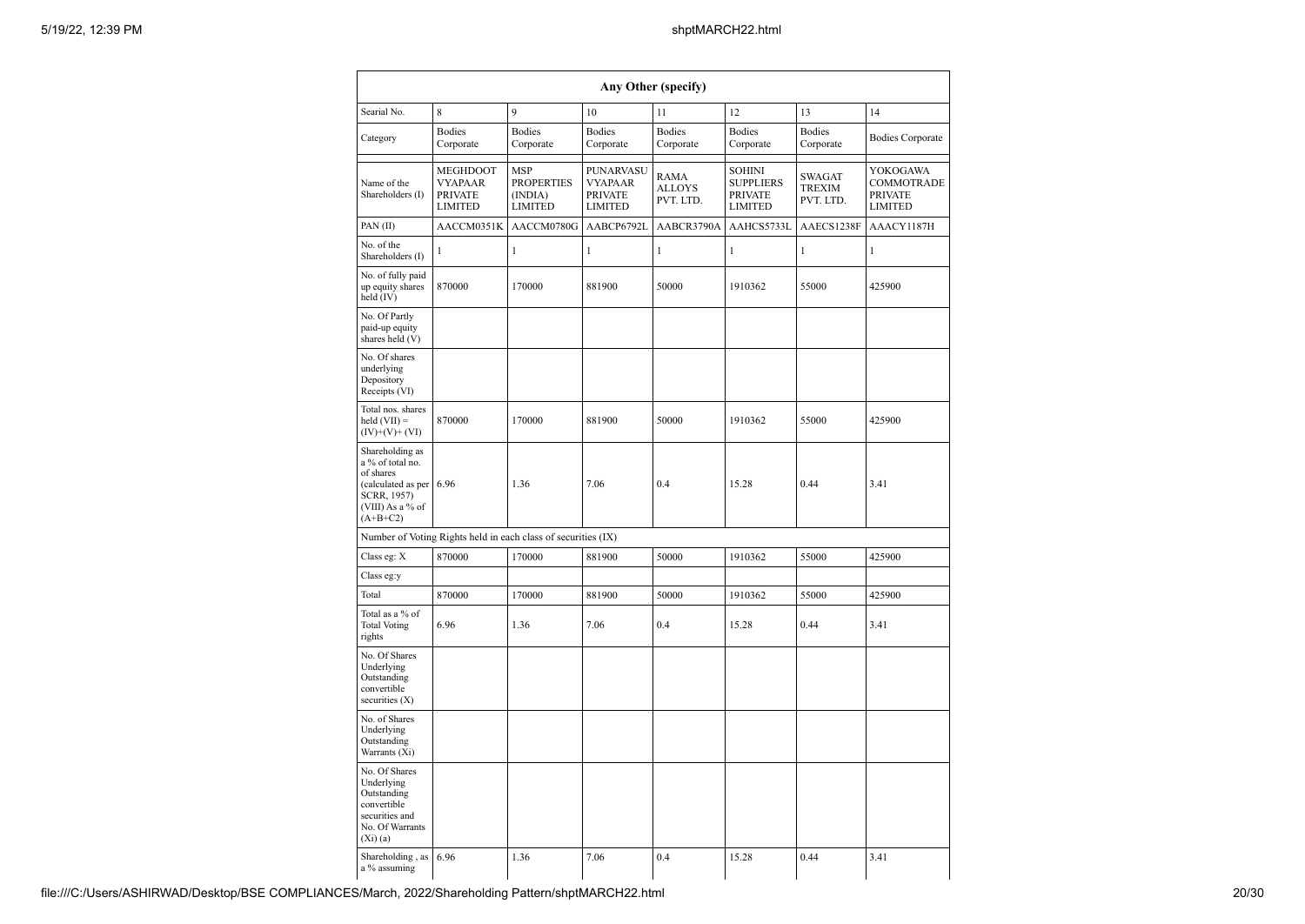| full conversion<br>of convertible<br>securities (as a<br>percentage of<br>diluted share<br>capital) (XI)=<br>$(VII)+(X)$ As a<br>% of $(A+B+C2)$ |                                                         |                   |          |                   |          |                   |          |
|--------------------------------------------------------------------------------------------------------------------------------------------------|---------------------------------------------------------|-------------------|----------|-------------------|----------|-------------------|----------|
| Number of Locked in shares (XII)                                                                                                                 |                                                         |                   |          |                   |          |                   |          |
| No. (a)                                                                                                                                          |                                                         |                   |          |                   |          |                   |          |
| As a % of total<br>Shares held (b)                                                                                                               |                                                         |                   |          |                   |          |                   |          |
|                                                                                                                                                  | Number of Shares pledged or otherwise encumbered (XIII) |                   |          |                   |          |                   |          |
| No. (a)                                                                                                                                          |                                                         |                   |          |                   |          |                   |          |
| As a % of total<br>Shares held (b)                                                                                                               |                                                         |                   |          |                   |          |                   |          |
| Number of<br>equity shares<br>held in<br>dematerialized<br>form (XIV)                                                                            | 6.96                                                    | 1.36              | 7.06     | 0.4               | 15.28    | 0.44              | 3.41     |
| Reason for not providing PAN                                                                                                                     |                                                         |                   |          |                   |          |                   |          |
| Reason for not<br>providing PAN                                                                                                                  |                                                         |                   |          |                   |          |                   |          |
| Shareholder type                                                                                                                                 | Promoter                                                | Promoter<br>Group | Promoter | Promoter<br>Group | Promoter | Promoter<br>Group | Promoter |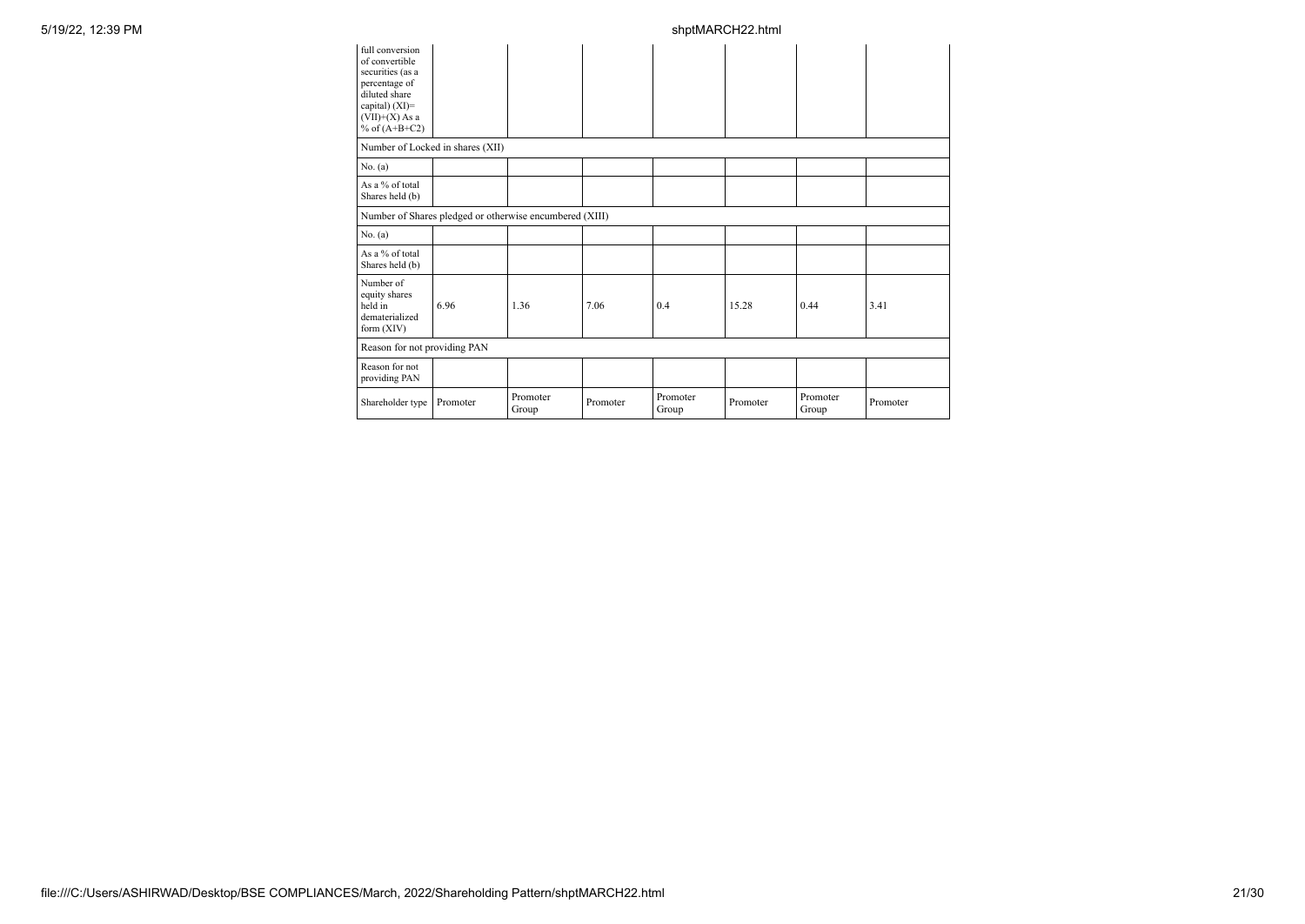| Any Other (specify)                                                                                                         |                                                               |  |  |  |  |  |  |
|-----------------------------------------------------------------------------------------------------------------------------|---------------------------------------------------------------|--|--|--|--|--|--|
| Searial No.                                                                                                                 |                                                               |  |  |  |  |  |  |
| Category                                                                                                                    | Click here to go back                                         |  |  |  |  |  |  |
| Name of the<br>Shareholders (I)                                                                                             |                                                               |  |  |  |  |  |  |
| PAN(II)                                                                                                                     | Total                                                         |  |  |  |  |  |  |
| No. of the<br>Shareholders (I)                                                                                              | 14                                                            |  |  |  |  |  |  |
| No. of fully paid<br>up equity shares<br>held (IV)                                                                          | 7951134                                                       |  |  |  |  |  |  |
| No. Of Partly paid-<br>up equity shares<br>held (V)                                                                         |                                                               |  |  |  |  |  |  |
| No. Of shares<br>underlying<br>Depository<br>Receipts (VI)                                                                  |                                                               |  |  |  |  |  |  |
| Total nos. shares<br>held $(VII) = (IV) +$<br>$(V)$ + (VI)                                                                  | 7951134                                                       |  |  |  |  |  |  |
| Shareholding as a<br>% of total no. of<br>shares (calculated<br>as per SCRR,<br>1957) (VIII) As a<br>% of $(A+B+C2)$        | 63.61                                                         |  |  |  |  |  |  |
|                                                                                                                             | Number of Voting Rights held in each class of securities (IX) |  |  |  |  |  |  |
| Class eg: X                                                                                                                 | 7951134                                                       |  |  |  |  |  |  |
| Class eg:y                                                                                                                  |                                                               |  |  |  |  |  |  |
| Total                                                                                                                       | 7951134                                                       |  |  |  |  |  |  |
| Total as a % of<br>Total Voting rights                                                                                      | 63.61                                                         |  |  |  |  |  |  |
| No. Of Shares<br>Underlying<br>Outstanding<br>convertible<br>securities $(X)$                                               |                                                               |  |  |  |  |  |  |
| No. of Shares<br>Underlying<br>Outstanding<br>Warrants (Xi)                                                                 |                                                               |  |  |  |  |  |  |
| No. Of Shares<br>Underlying<br>Outstanding<br>convertible<br>securities and No.<br>Of Warrants (Xi)<br>(a)                  |                                                               |  |  |  |  |  |  |
| Shareholding, as a<br>% assuming full<br>conversion of<br>convertible<br>securities (as a<br>percentage of<br>diluted share | 63.61                                                         |  |  |  |  |  |  |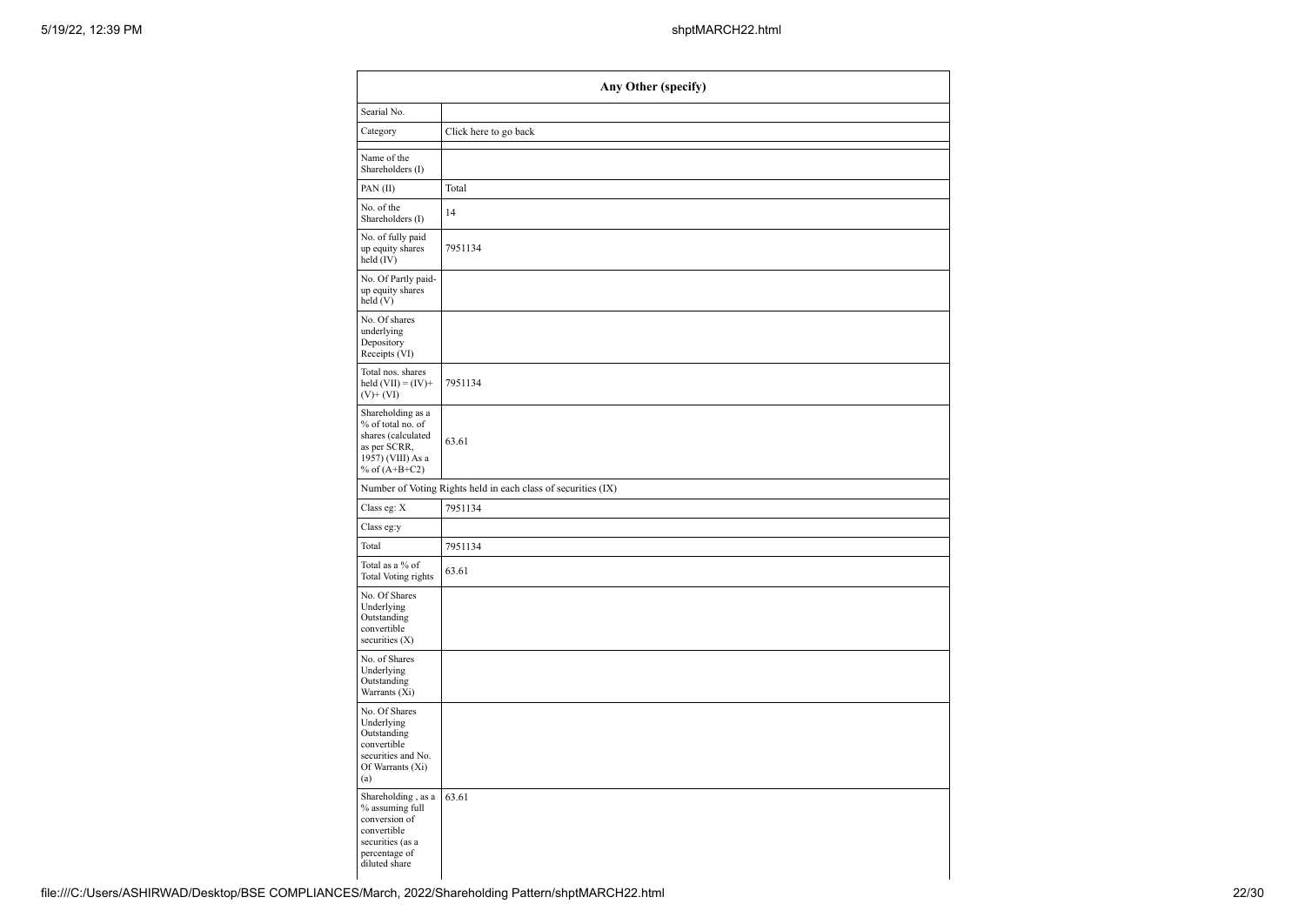| capital) $(XI)=$<br>$(VII)+(X)$ As a %<br>of $(A+B+C2)$              |                                                         |
|----------------------------------------------------------------------|---------------------------------------------------------|
| Number of Locked in shares (XII)                                     |                                                         |
| No. (a)                                                              |                                                         |
| As a % of total<br>Shares held (b)                                   |                                                         |
|                                                                      | Number of Shares pledged or otherwise encumbered (XIII) |
| No. (a)                                                              |                                                         |
| As a % of total<br>Shares held (b)                                   |                                                         |
| Number of equity<br>shares held in<br>dematerialized<br>form $(XIV)$ | 64                                                      |
| Reason for not providing PAN                                         |                                                         |
| Reason for not<br>providing PAN                                      |                                                         |
| Shareholder type                                                     |                                                         |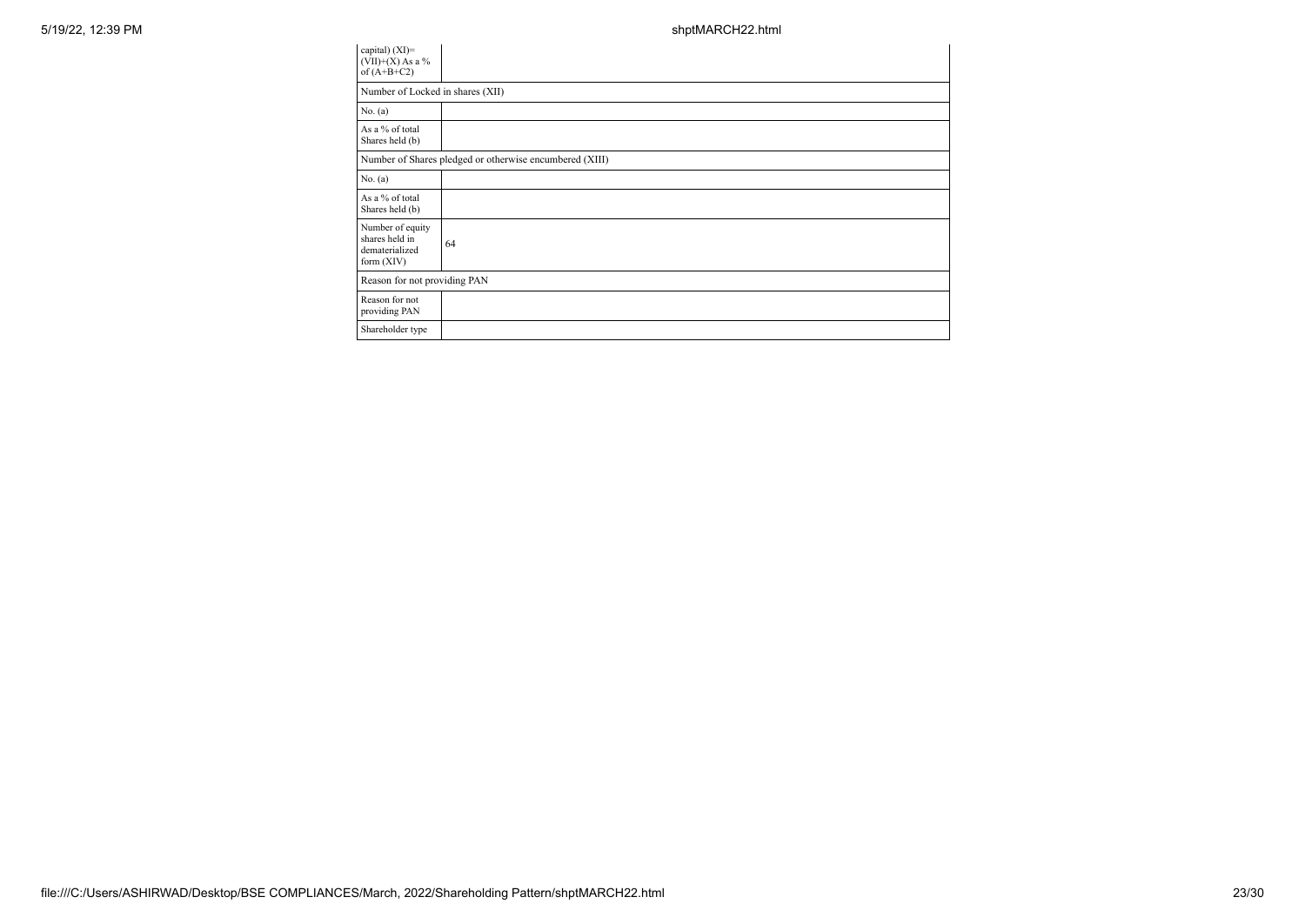| Searial No.<br>$\mathbf{1}$<br>Name of the<br>PRATIK RAJENDRA GANDHI<br>Click here to go back<br>Shareholders (I)<br>PAN(II)<br>AKZPG3393B<br>Total<br>150000<br>150000<br>150000<br>150000<br>1.2<br>1.2<br>Number of Voting Rights held in each class of securities (IX)<br>Class eg: X<br>150000<br>150000<br>Class eg:y<br>150000<br>150000<br>1.2<br>1.2<br>1.2<br>1.2<br>Number of Locked in shares (XII) | Individuals - ii. Individual shareholders holding nominal share capital in excess of Rs. 2 lakhs.                                                                                    |  |  |  |  |  |  |
|-----------------------------------------------------------------------------------------------------------------------------------------------------------------------------------------------------------------------------------------------------------------------------------------------------------------------------------------------------------------------------------------------------------------|--------------------------------------------------------------------------------------------------------------------------------------------------------------------------------------|--|--|--|--|--|--|
|                                                                                                                                                                                                                                                                                                                                                                                                                 |                                                                                                                                                                                      |  |  |  |  |  |  |
|                                                                                                                                                                                                                                                                                                                                                                                                                 |                                                                                                                                                                                      |  |  |  |  |  |  |
|                                                                                                                                                                                                                                                                                                                                                                                                                 |                                                                                                                                                                                      |  |  |  |  |  |  |
|                                                                                                                                                                                                                                                                                                                                                                                                                 | No. of fully paid<br>up equity shares<br>held (IV)                                                                                                                                   |  |  |  |  |  |  |
|                                                                                                                                                                                                                                                                                                                                                                                                                 | No. Of Partly paid-<br>up equity shares<br>held(V)                                                                                                                                   |  |  |  |  |  |  |
|                                                                                                                                                                                                                                                                                                                                                                                                                 | No. Of shares<br>underlying<br>Depository<br>Receipts (VI)                                                                                                                           |  |  |  |  |  |  |
|                                                                                                                                                                                                                                                                                                                                                                                                                 | Total nos. shares<br>held $(VII) = (IV) +$<br>$(V)$ + $(VI)$                                                                                                                         |  |  |  |  |  |  |
|                                                                                                                                                                                                                                                                                                                                                                                                                 | Shareholding as a<br>% of total no. of<br>shares (calculated<br>as per SCRR,<br>1957) (VIII) As a<br>% of $(A+B+C2)$                                                                 |  |  |  |  |  |  |
|                                                                                                                                                                                                                                                                                                                                                                                                                 |                                                                                                                                                                                      |  |  |  |  |  |  |
|                                                                                                                                                                                                                                                                                                                                                                                                                 |                                                                                                                                                                                      |  |  |  |  |  |  |
|                                                                                                                                                                                                                                                                                                                                                                                                                 |                                                                                                                                                                                      |  |  |  |  |  |  |
|                                                                                                                                                                                                                                                                                                                                                                                                                 | Total                                                                                                                                                                                |  |  |  |  |  |  |
|                                                                                                                                                                                                                                                                                                                                                                                                                 | Total as a % of<br>Total Voting rights                                                                                                                                               |  |  |  |  |  |  |
|                                                                                                                                                                                                                                                                                                                                                                                                                 | No. Of Shares<br>Underlying<br>Outstanding<br>convertible<br>securities $(X)$                                                                                                        |  |  |  |  |  |  |
|                                                                                                                                                                                                                                                                                                                                                                                                                 | No. of Shares<br>Underlying<br>Outstanding<br>Warrants (Xi)                                                                                                                          |  |  |  |  |  |  |
|                                                                                                                                                                                                                                                                                                                                                                                                                 | No. Of Shares<br>Underlying<br>Outstanding<br>convertible<br>securities and No.<br>Of Warrants (Xi)<br>(a)                                                                           |  |  |  |  |  |  |
|                                                                                                                                                                                                                                                                                                                                                                                                                 | Shareholding, as a<br>% assuming full<br>conversion of<br>convertible<br>securities (as a<br>percentage of<br>diluted share<br>capital) (XI)=<br>$(VII)+(X)$ As a %<br>of $(A+B+C2)$ |  |  |  |  |  |  |
|                                                                                                                                                                                                                                                                                                                                                                                                                 |                                                                                                                                                                                      |  |  |  |  |  |  |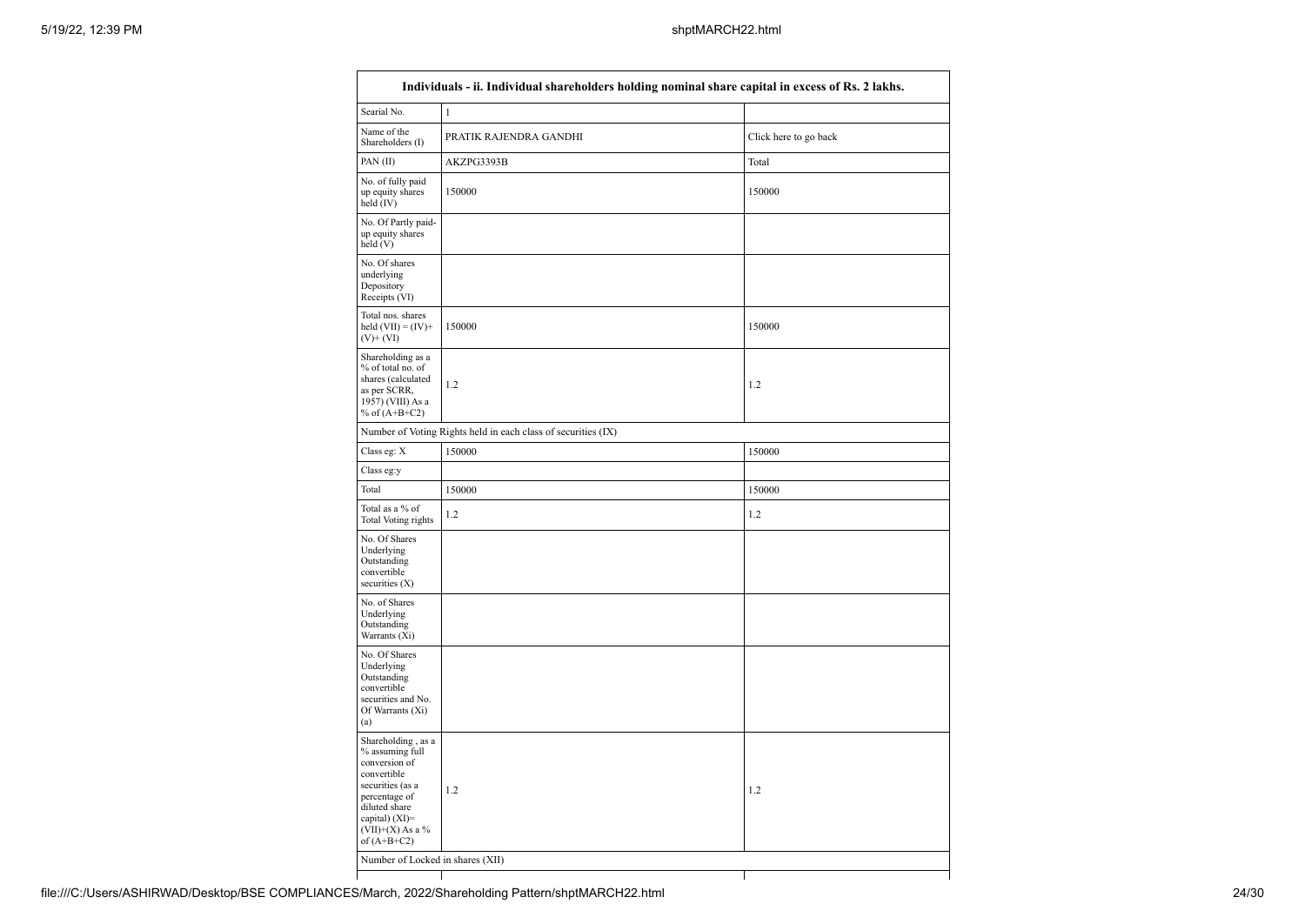| No. (a)                                                              |        |        |  |  |
|----------------------------------------------------------------------|--------|--------|--|--|
| As a % of total<br>Shares held (b)                                   |        |        |  |  |
| Number of equity<br>shares held in<br>dematerialized<br>form $(XIV)$ | 150000 | 150000 |  |  |
| Reason for not providing PAN                                         |        |        |  |  |
| Reason for not<br>providing PAN                                      |        |        |  |  |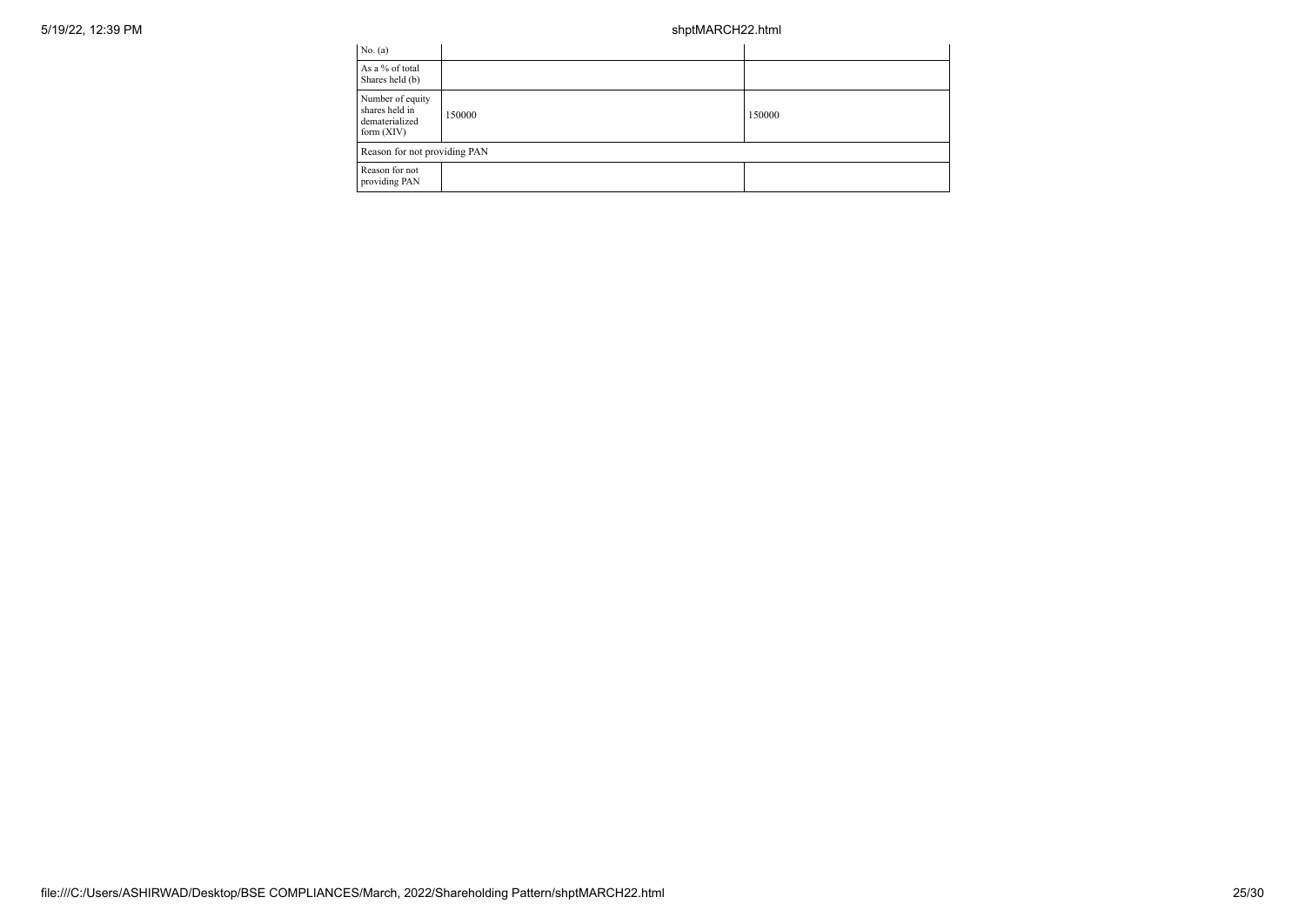|                                                                                                                      |                                                                  |                                                                        | Any Other (specify)                                          |                                              |                                     |                                        |                     |
|----------------------------------------------------------------------------------------------------------------------|------------------------------------------------------------------|------------------------------------------------------------------------|--------------------------------------------------------------|----------------------------------------------|-------------------------------------|----------------------------------------|---------------------|
| Searial No.                                                                                                          | $\mathbf{1}$                                                     | $\overline{c}$                                                         | 3                                                            | $\overline{\mathbf{4}}$                      | 5                                   | 6                                      | 7                   |
| Category                                                                                                             | <b>Bodies Corporate</b>                                          | <b>Bodies Corporate</b>                                                | <b>Bodies</b><br>Corporate                                   | Bodies<br>Corporate                          | Non-<br>Resident<br>Indian<br>(NRI) | Overseas<br>Corporate<br><b>Bodies</b> | Clearing<br>Members |
| Category / More<br>than 1 percentage                                                                                 | More than 1<br>percentage of<br>shareholding                     | More than 1<br>percentage of<br>shareholding                           | More than 1<br>percentage of<br>shareholding                 | More than 1<br>percentage of<br>shareholding | Category                            | Category                               | Category            |
| Name of the<br>Shareholders (I)                                                                                      | <b>ARENA</b><br><b>TEXTILES AND</b><br><b>INDUSTRIES</b><br>LTD. | <b>KRISHNA</b><br><b>FINANCIAL</b><br><b>CONSULTANTS</b><br>PRIVATE LI | <b>RAMRAJYA</b><br><b>LEFIN</b><br><b>PRIVATE</b><br>LIMITED | SHRINGAR<br><b>MERCANTILE</b><br>PVT. LTD.   |                                     |                                        |                     |
| PAN(II)                                                                                                              | AAECA4281G                                                       | AADCK6008N                                                             | AABCR3902N                                                   | AADCS6625F                                   |                                     |                                        |                     |
| No. of the<br>Shareholders (I)                                                                                       | $\mathbf{1}$                                                     | $\mathbf{1}$                                                           | $\mathbf{1}$                                                 | 1                                            | 22                                  | $\mathbf 1$                            | 17                  |
| No. of fully paid<br>up equity shares<br>held (IV)                                                                   | 150000                                                           | 228000                                                                 | 159501                                                       | 250000                                       | 147211                              | 1000                                   | 7688                |
| No. Of Partly paid-<br>up equity shares<br>held (V)                                                                  |                                                                  |                                                                        |                                                              |                                              |                                     |                                        |                     |
| No. Of shares<br>underlying<br>Depository<br>Receipts (VI)                                                           |                                                                  |                                                                        |                                                              |                                              |                                     |                                        |                     |
| Total nos. shares<br>held $(VII) = (IV) +$<br>$(V)+(VI)$                                                             | 150000                                                           | 228000                                                                 | 159501                                                       | 250000                                       | 147211                              | 1000                                   | 7688                |
| Shareholding as a<br>% of total no. of<br>shares (calculated<br>as per SCRR,<br>1957) (VIII) As a<br>% of $(A+B+C2)$ | 1.2                                                              | 1.82                                                                   | 1.28                                                         | 2                                            | 1.18                                | 0.01                                   | 0.06                |
|                                                                                                                      |                                                                  | Number of Voting Rights held in each class of securities (IX)          |                                                              |                                              |                                     |                                        |                     |
| Class eg: X                                                                                                          | 150000                                                           | 228000                                                                 | 159501                                                       | 250000                                       | 147211                              | 1000                                   | 7688                |
| Class eg:y                                                                                                           |                                                                  |                                                                        |                                                              |                                              |                                     |                                        |                     |
| Total                                                                                                                | 150000                                                           | 228000                                                                 | 159501                                                       | 250000                                       | 147211                              | 1000                                   | 7688                |
| Total as a % of<br><b>Total Voting rights</b>                                                                        | 1.2                                                              | 1.82                                                                   | 1.28                                                         | 2                                            | 1.18                                | 0.01                                   | 0.06                |
| No. Of Shares<br>Underlying<br>Outstanding<br>convertible<br>securities (X)                                          |                                                                  |                                                                        |                                                              |                                              |                                     |                                        |                     |
| No. of Shares<br>Underlying<br>Outstanding<br>Warrants (Xi)                                                          |                                                                  |                                                                        |                                                              |                                              |                                     |                                        |                     |
| No. Of Shares<br>Underlying<br>Outstanding<br>convertible<br>securities and No.                                      |                                                                  |                                                                        |                                                              |                                              |                                     |                                        |                     |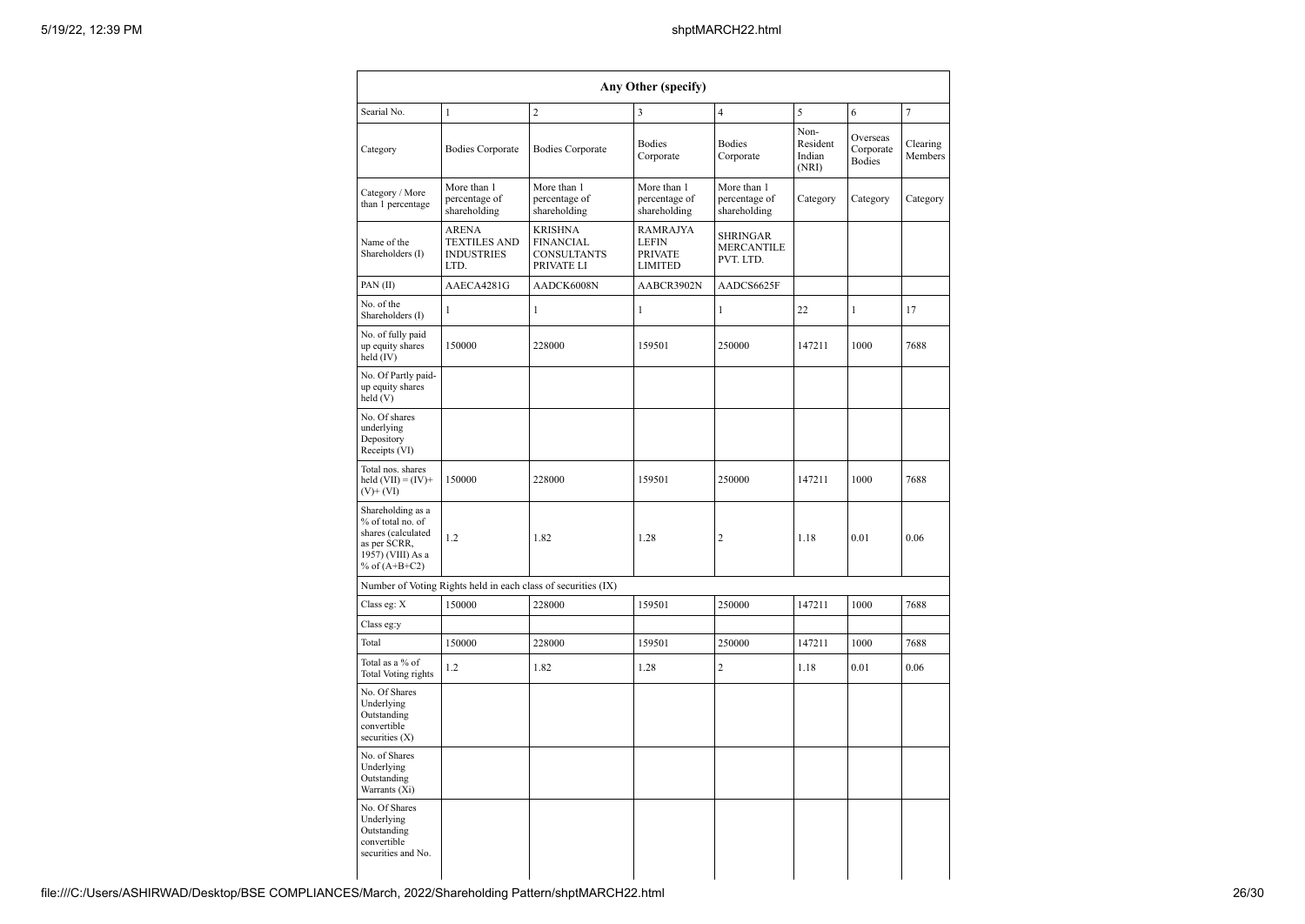| Of Warrants (Xi)<br>(a)                                                                                                                                                                 |        |        |        |                |       |              |      |
|-----------------------------------------------------------------------------------------------------------------------------------------------------------------------------------------|--------|--------|--------|----------------|-------|--------------|------|
| Shareholding, as a<br>% assuming full<br>conversion of<br>convertible<br>securities (as a<br>percentage of<br>diluted share<br>capital) $(XI)=$<br>(VII)+(X) As a $\%$<br>of $(A+B+C2)$ | 1.2    | 1.82   | 1.28   | $\overline{2}$ | 1.18  | 0.01         | 0.06 |
| Number of Locked in shares (XII)                                                                                                                                                        |        |        |        |                |       |              |      |
| No. (a)                                                                                                                                                                                 |        |        |        |                |       |              |      |
| As a % of total<br>Shares held (b)                                                                                                                                                      |        |        |        |                |       |              |      |
| Number of equity<br>shares held in<br>dematerialized<br>form $(XIV)$                                                                                                                    | 150000 | 228000 | 159501 | 250000         | 47711 | $\mathbf{0}$ | 7688 |
| Reason for not providing PAN                                                                                                                                                            |        |        |        |                |       |              |      |
| Reason for not<br>providing PAN                                                                                                                                                         |        |        |        |                |       |              |      |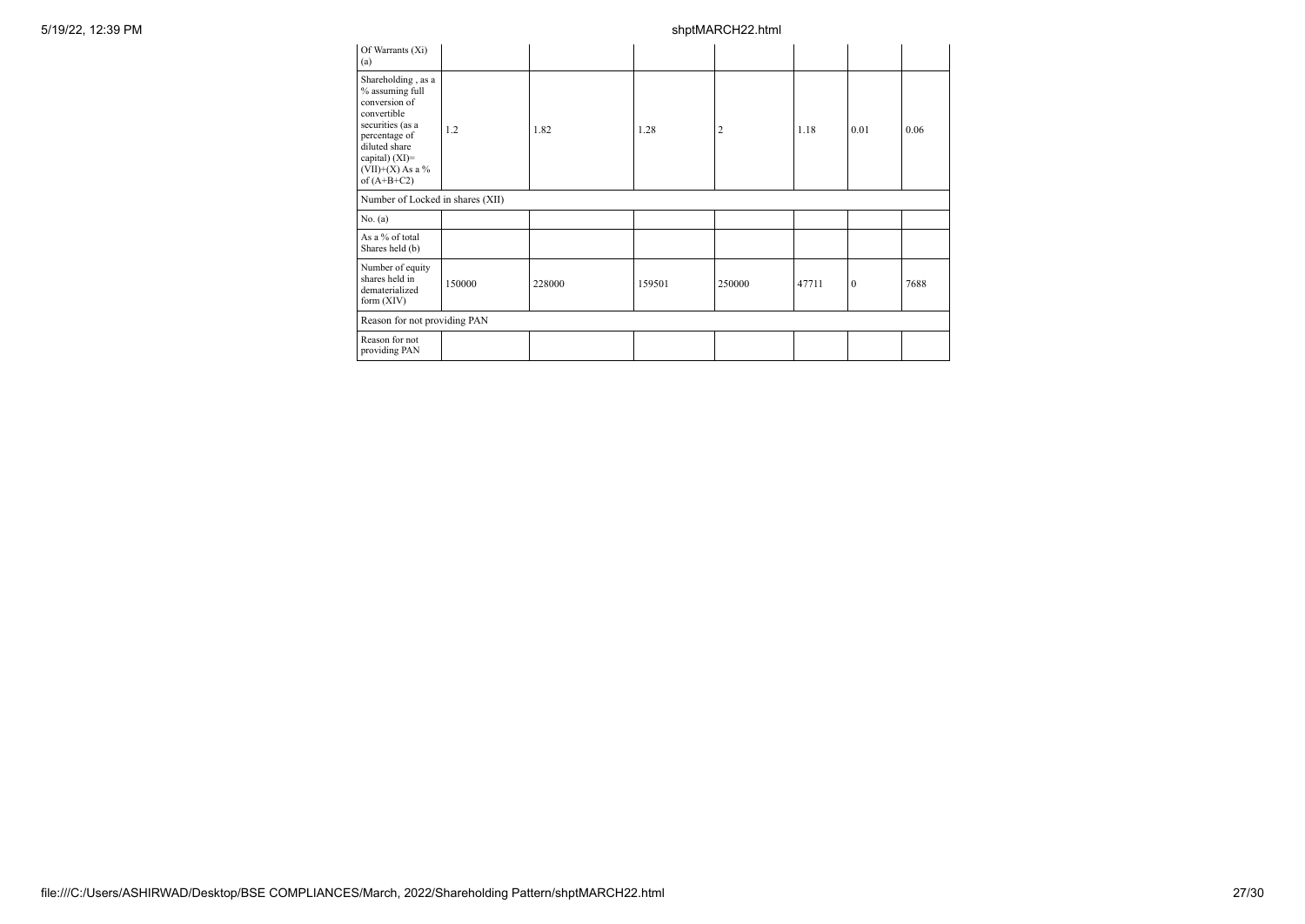| Any Other (specify)                                                                                                  |                                                               |                       |  |  |  |
|----------------------------------------------------------------------------------------------------------------------|---------------------------------------------------------------|-----------------------|--|--|--|
| Searial No.                                                                                                          | 8                                                             |                       |  |  |  |
| Category                                                                                                             | <b>Bodies Corporate</b>                                       |                       |  |  |  |
| Category / More<br>than 1 percentage                                                                                 | Category                                                      |                       |  |  |  |
| Name of the<br>Shareholders (I)                                                                                      |                                                               | Click here to go back |  |  |  |
| PAN(II)                                                                                                              |                                                               | Total                 |  |  |  |
| No. of the<br>Shareholders (I)                                                                                       | 38                                                            | 78                    |  |  |  |
| No. of fully paid<br>up equity shares<br>$held$ (IV)                                                                 | 1501307                                                       | 1657206               |  |  |  |
| No. Of Partly paid-<br>up equity shares<br>held(V)                                                                   |                                                               |                       |  |  |  |
| No. Of shares<br>underlying<br>Depository<br>Receipts (VI)                                                           |                                                               |                       |  |  |  |
| Total nos. shares<br>held $(VII) = (IV) +$<br>$(V)$ + $(VI)$                                                         | 1501307                                                       | 1657206               |  |  |  |
| Shareholding as a<br>% of total no. of<br>shares (calculated<br>as per SCRR,<br>1957) (VIII) As a<br>% of $(A+B+C2)$ | 12.01                                                         | 13.26                 |  |  |  |
|                                                                                                                      | Number of Voting Rights held in each class of securities (IX) |                       |  |  |  |
| Class eg: X                                                                                                          | 1501307                                                       | 1657206               |  |  |  |
| Class eg:y                                                                                                           |                                                               |                       |  |  |  |
| Total                                                                                                                | 1501307                                                       | 1657206               |  |  |  |
| Total as a % of<br>Total Voting rights                                                                               | 12.01                                                         | 13.26                 |  |  |  |
| No. Of Shares<br>Underlying<br>Outstanding<br>convertible<br>securities (X)                                          |                                                               |                       |  |  |  |
| No. of Shares<br>Underlying<br>Outstanding<br>Warrants (Xi)                                                          |                                                               |                       |  |  |  |
| No. Of Shares<br>Underlying<br>Outstanding<br>convertible<br>securities and No.<br>Of Warrants (Xi)<br>(a)           |                                                               |                       |  |  |  |
| Shareholding, as a<br>% assuming full<br>conversion of<br>convertible<br>securities (as a                            | 12.01                                                         | 13.26                 |  |  |  |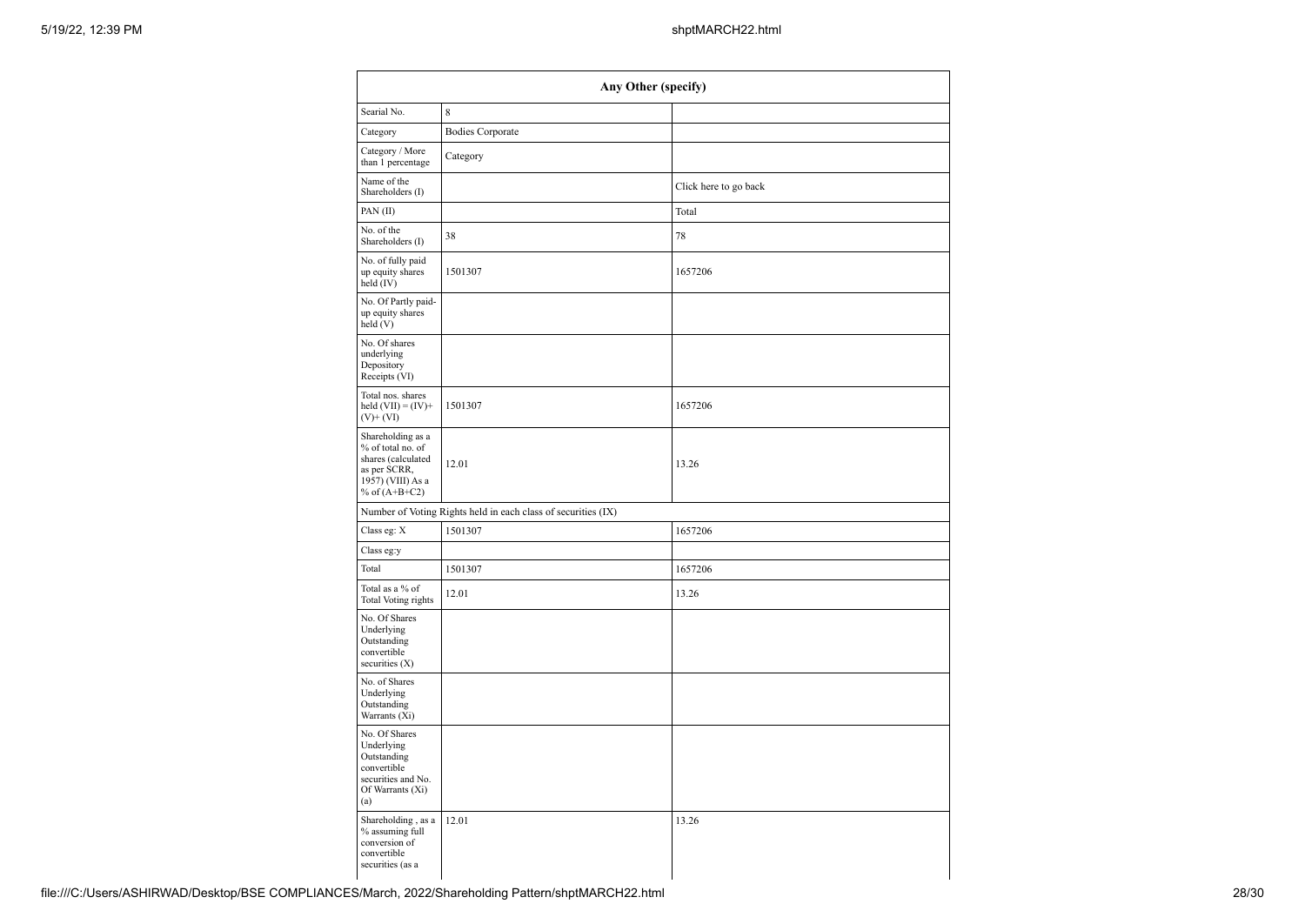| percentage of<br>diluted share<br>capital) (XI)=<br>(VII)+(X) As a $%$<br>of $(A+B+C2)$ |         |         |  |  |
|-----------------------------------------------------------------------------------------|---------|---------|--|--|
| Number of Locked in shares (XII)                                                        |         |         |  |  |
| No. (a)                                                                                 |         |         |  |  |
| As a % of total<br>Shares held (b)                                                      |         |         |  |  |
| Number of equity<br>shares held in<br>dematerialized<br>form (XIV)                      | 1499807 | 1555206 |  |  |
| Reason for not providing PAN                                                            |         |         |  |  |
| Reason for not<br>providing PAN                                                         |         |         |  |  |